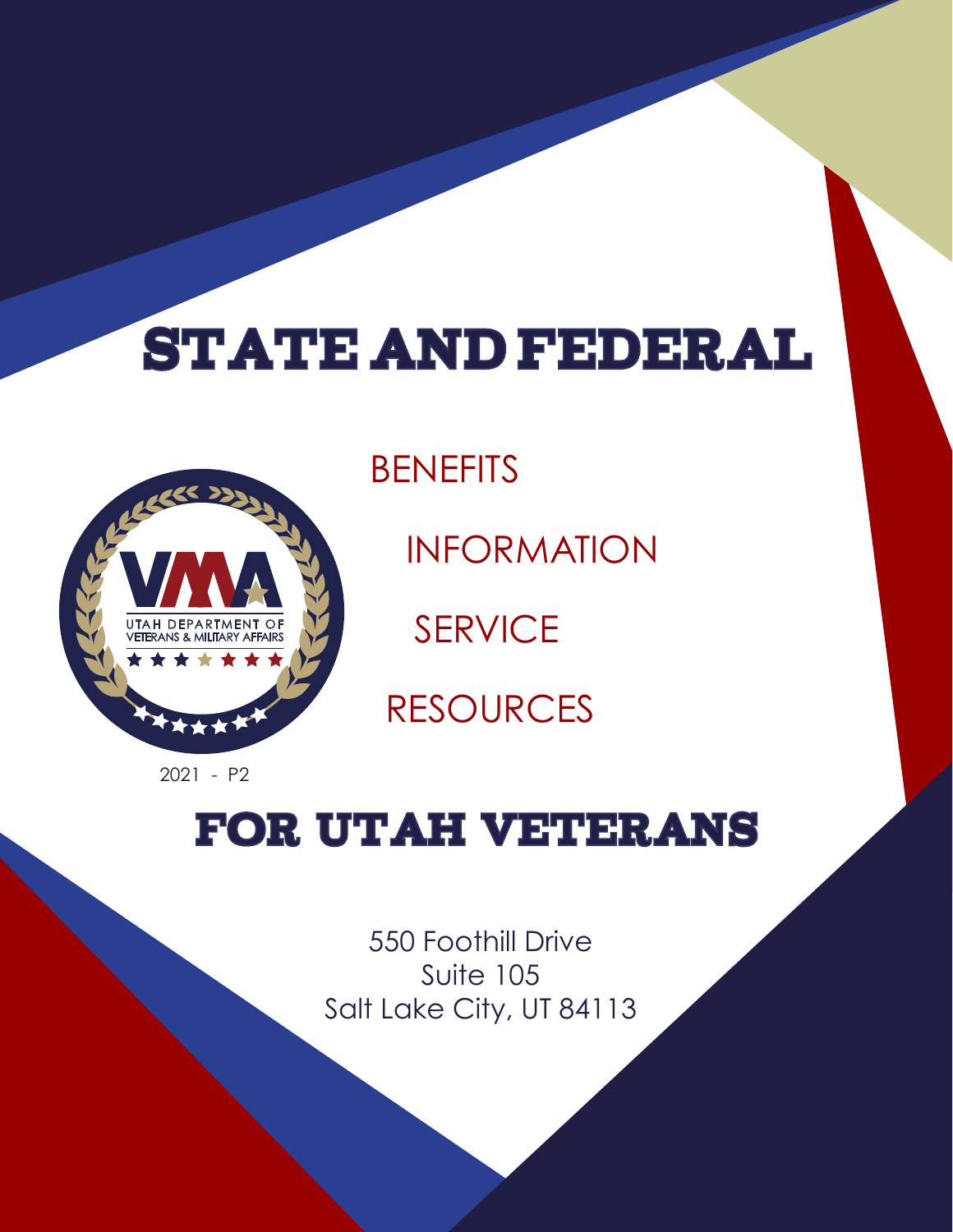# **Contents**

| <b>Accelerated Credentialing</b>          |
|-------------------------------------------|
| to Employment (ACE) Program 8             |
|                                           |
|                                           |
| Armed Forces Property Tax Exemption4      |
|                                           |
|                                           |
| Cemetery / Memorial Park 3                |
| Central Utah Veterans Home - Payson 2     |
| Community Based Outpatient Clinics 14     |
|                                           |
| Department of Workforce Services (DWS)7   |
| Disabled American Veterans (DAV)15        |
|                                           |
| Disabled Veterans Outreach Program7       |
| Disabled Veteran Property Tax             |
|                                           |
|                                           |
|                                           |
|                                           |
|                                           |
|                                           |
| Employer Support of the Guard and Reserve |
|                                           |
| Employment Representatives 7              |
|                                           |
| George E. Wahlen Ogden Veterans Home 2    |
|                                           |
|                                           |
| High School Diplomas, Honorary5           |
|                                           |
|                                           |
|                                           |
|                                           |
|                                           |
|                                           |
|                                           |
|                                           |
|                                           |

| Memorial Park (and Cemetery)3             |  |
|-------------------------------------------|--|
|                                           |  |
| National Personnel Records Center 16      |  |
|                                           |  |
| Property Tax Abatement, Disabled Veteran4 |  |
| Property Tax Exemption, Armed Forces5     |  |
|                                           |  |
|                                           |  |
| Record of Separation, National Guard 9    |  |
|                                           |  |
| Scott B. Lundell Tuition Waiver 5         |  |
| Southern Utah Veterans Home - Ivins2      |  |
| State Approving Agency for Veterans       |  |
|                                           |  |
|                                           |  |
|                                           |  |
|                                           |  |
|                                           |  |
| Uniformed Services Employment and         |  |
| Reemployment Rights Act (USERRA)15        |  |
| Utah Department of Veterans and Military  |  |
|                                           |  |
|                                           |  |
|                                           |  |
| VA Regional (Benefits) Office (VARO)15    |  |
| VA Salt Lake City Health Care System13    |  |
|                                           |  |
|                                           |  |
| Veterans Information System (VIS)3        |  |
| Veteran Service Organizations (VSO)15     |  |
|                                           |  |
|                                           |  |
|                                           |  |
| Veterans of Foreign Wars (VFW) 15         |  |
|                                           |  |
| William E. Christoffersen Salt Lake       |  |
|                                           |  |
|                                           |  |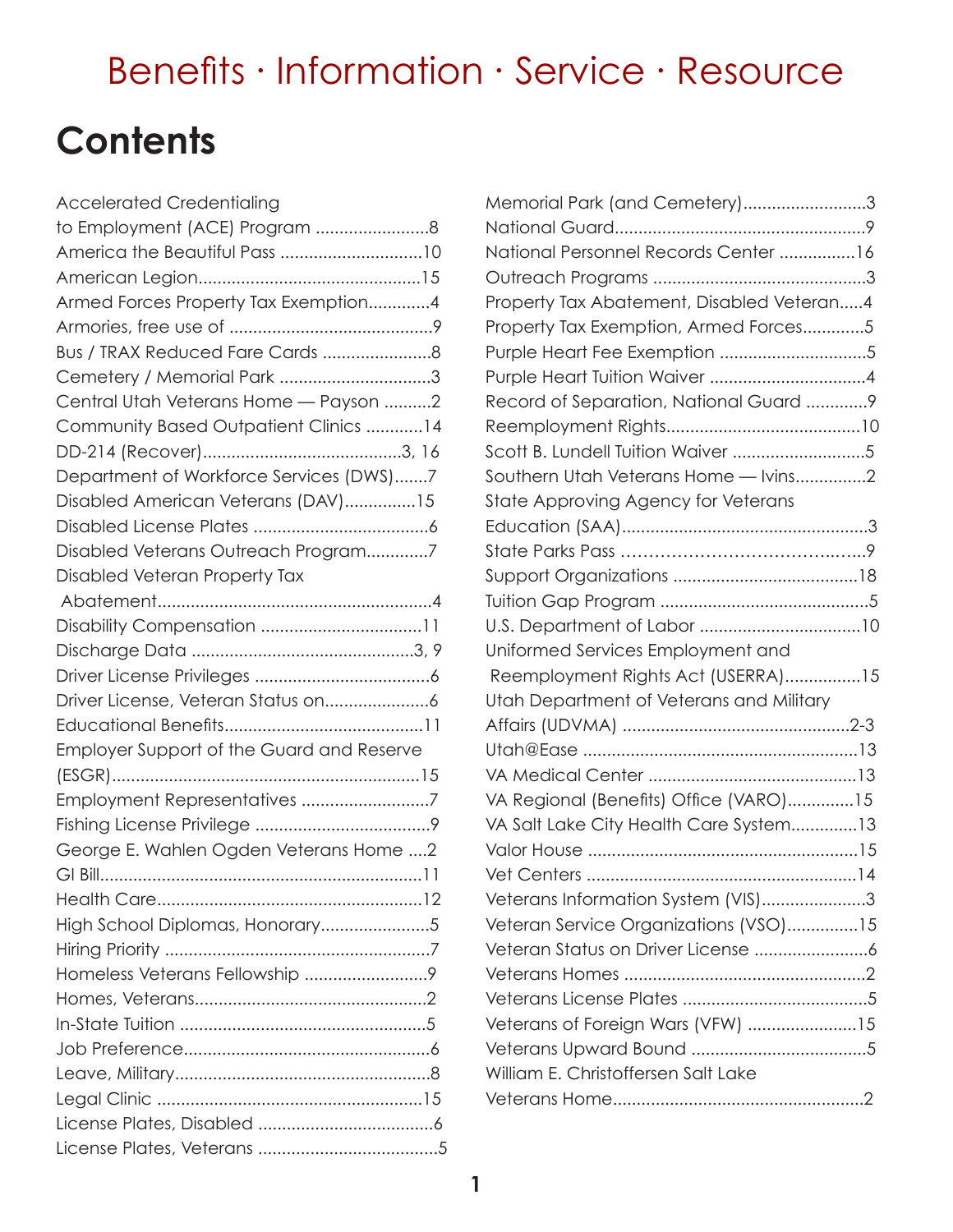# **UTAH DEPARTMENT OF VETERANS AND MILITARY AFFAIRS (UDVMA)**

#### **Mission**

The Utah Department of Veterans and Military Affairs serves Veterans and their families by opening doors to benefits, education, and jobs, while advocating for Utah's military bases and service members.

#### **Vision**

Utah will be the best place in the nation to perform military missions and be recognized as a premier location for Veterans, Military, Reservists, and their families to live and succeed.

### **Serving Utah's Veterans**

The UDVMA offers a variety of services to assist Veterans in obtaining the benefits they may be eligible for because of their military service. We also provide counseling and assistance to Veterans and their dependents with the VA claims process, establishing Veterans' rights to state and federal benefits, and providing other information and advisory services.

This publication is produced by the:

# **State of Utah Department of Veterans and Military Affairs**

550 Foothill Drive, Suite 105 Salt Lake City, Utah 84113 Phone: (801) 326-2372 Toll Free: (800) 894-9497 Fax: (801) 326-2369 E-mail: veterans@utah.gov Website: http://veterans.utah.gov

# **Gary R. Harter, Executive Director**

# **OUR COMMISSIONS Utah State Veterans Homes**

Quality nursing and health care services are provided for Utah Veterans with U.S. military service during peacetime or wartime. While wartime service is not a requirement for admission to the homes, wartime Veterans with one day or more of wartime service, as recognized by state and federal laws, do have a priority. A Veteran's spouse or surviving spouse may also be eligible for admission to the Utah State Veterans Homes provided that the marriage to the Veteran occurred no less than one year before the application. There are currently four (4) Veterans Homes in Utah for eligible Veterans, spouses, and Gold Star parents.

The following are the Veterans Homes:

#### **William E. Christoffersen Salt Lake Veterans Home**

700 Foothill Drive Salt Lake City, UT 84113-1104 Phone: (801) 584-1900 (81 beds)

#### **George E. Wahlen Ogden Veterans Home**

1102 North 1200 West Ogden, UT 84404 Phone: (801) 334-4300 (120 beds)

#### **Mervyn Sharp Bennion Central Utah Veterans Home — Payson**

1551 North Main Street Payson, UT 84651 Phone: (801) 465-5400 (108 beds)

#### **Southern Utah Veterans Home — Ivins**

160 North 200 East Ivins, UT 84738 Phone: (435) 634-5220 (108 beds)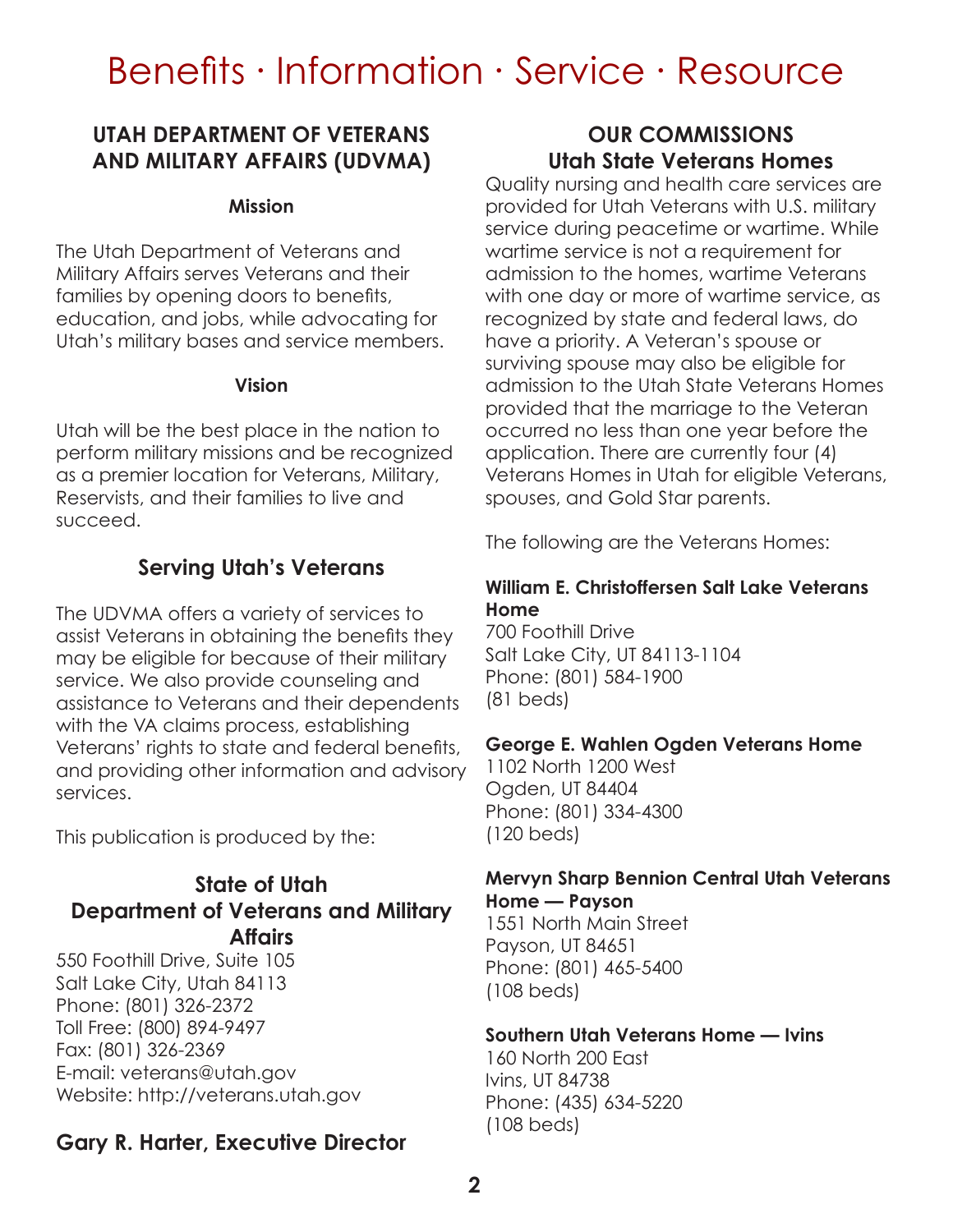### **Military Affairs Component**

The new Military Affairs function has demonstrated positive synergies as Veteran issues and military issues are often mutually supportive if they can be identified and managed collaboratively, which we can now do with both responsibilities in one office.

The Military Affairs director coordinates and leads the UDVMA efforts in regard to the state's military installations, units, leaders, organizations, and defense businesses.

### **Utah State Veterans Memorial Park**

17111 South Camp Williams Road Bluffdale, Utah 84065 Phone: (801) 254-9036

The Utah State Veterans Memorial Park and Cemetery generally follows the eligibility requirements of the VA National Cemetery System for interment. This includes any U.S. Armed Forces active personnel or Veterans who were discharged under condition other than dishonorable. Reservist and National Guard retired personnel with 20 years of service and surviving spouses and dependent children are also eligible for burial. (UT Code 71-7-3)

# **State Approving Agency for Veterans Education (SAA)**

700 Foothill Drive Salt Lake City, UT 84113 Phone: (801) 584-1973

Education and / or vocational training for our Veterans are a key element in helping them achieve success after their military service. The State Approving Agency (in conjunction with the VA) performs all duties necessary for the inspection, approval, supervision, and compliance of those programs offered by qualified educational institutions or training establishments in order for Veterans to use their GI Bill and other VA education benefits.

### **Veteran Services Coordination and Resources**

#### **Outreach Programs**

The UDVMA outreach program has a twofold approach — to local communities and special events.

For local communities, the UDVMA has VSOs (Veteran Service Officers) and other Outreach Representatives traveling across the state to assist Veterans and their families with filing VA claims.

The UDVMA special events outreach program consists mainly of sponsoring a variety of Benefit and Job Fairs, Workshops, and other events to make known the essential services and resources available to assist Veterans.

#### **Utah Veterans Information System**

In 2012 the UDVMA launched the Veterans Information System (VIS). This was designed in cooperation with the Utah Department of Technology Services (DTS) to create a tool that would improve the ability to provide information and services to Utah Veterans. To be included in the VIS, which enhances our ability to serve you, complete the online application at: http://veterans.utah.gov/ vtsreg/public/Register

#### **Discharge Data**

The UDVMA maintains a storage database of discharge documents, including many form DD-214s and Notice of Separation forms, for Veterans whose state home of record was Utah.

The majority of these documents are from service dates after 1980. (For Utah National Guard separation documents — NGB 22 Forms — see page 9.)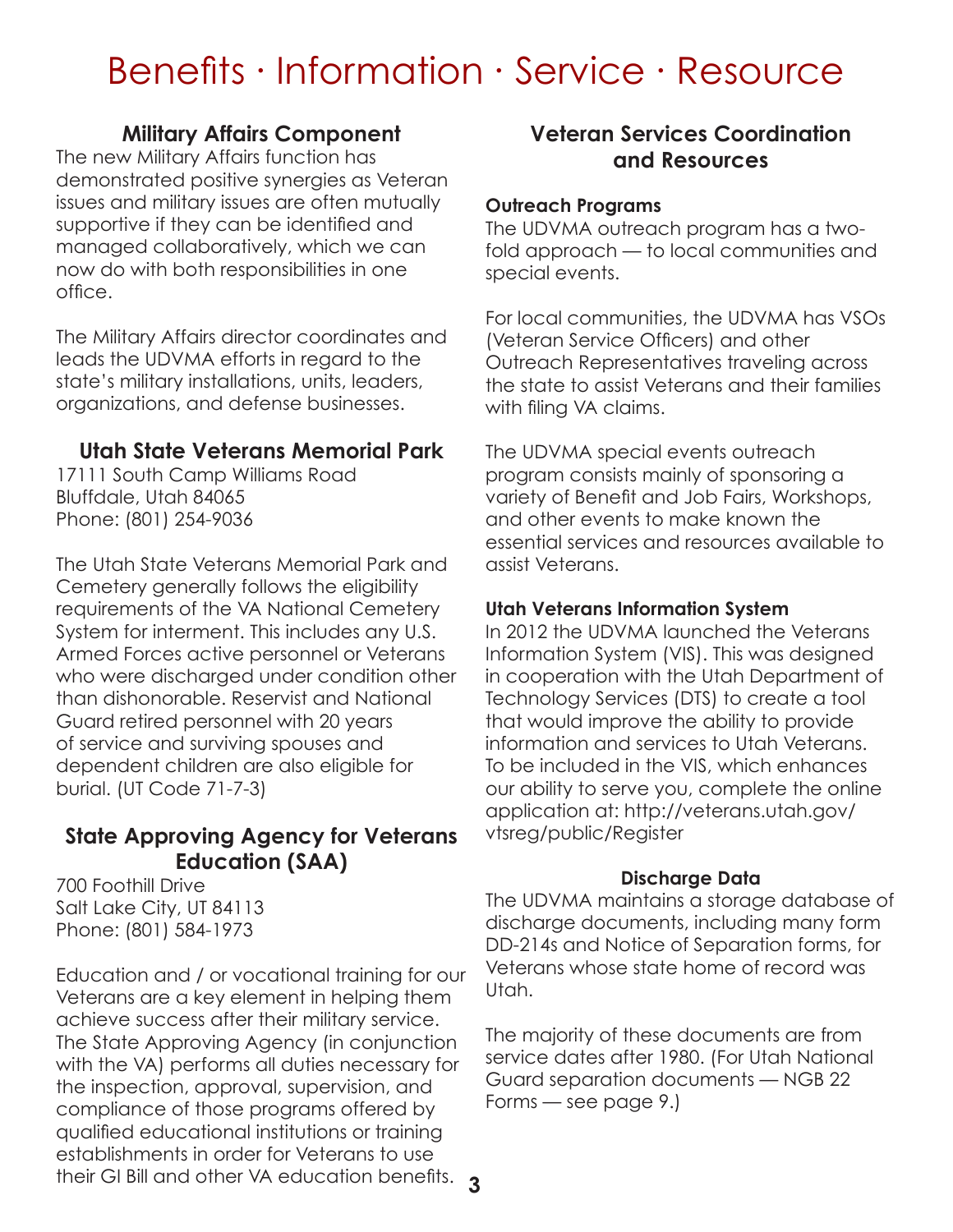# **State Benefits & Services**

#### **DISABLED VETERAN PROPERTY TAX ABATEMENT**

A Utah permanent place-of-residence property tax abatement that uses the VA's percentage-rating for a service-connected disability is available for disabled Veterans or for their un-remarried widows or minor orphans. The Veteran's disability rating must be at least 10% in order to qualify for this abatement.

- The percentage cap is subject to change, but here is the formula:
- The maximum property tax abatement is \$275,699 (rated at 100% serviceconnected disability),
- Multiply your percentage of disability by 275,699
- Example: a  $10\%$  disability X 275,699 = \$27,569.90 tax abatement
- This amount is then subtracted from the taxable value of the property and taxes are paid on the remaining amount.

To apply for this Property Tax Abatement, request a Summary of Benefits Letter from the U.S. Department of Veterans Affairs (VA). Submit the letter and complete a Property Tax Abatement application at the applicable County Treasurer, Tax Assessor, or Clerk/ recorder located in the county government building of the county in which the property is located on or before 1 September. All property must be on record as of 1 January of the year you file. However, a recent change allows an exemption to that rule to qualified widows and orphans.

Disabled Veterans only have to file for the abatement one time; after which it will automatically renew each year. (Utah Code 59-2-1104 & 1105)

#### **ARMED FORCES PROPERTY TAX EXEMPTION**

The State provides a property tax exemption for members of active or reserve components of the U.S. Armed Forces who perform qualifying active-duty military service.

For the purposes of this tax exemption, "Qualifying Active Duty Service" is defined as a minimum of 200 days in a calendar year, regardless of whether they were performed consecutively, or 200 consecutive days of active service that may cross over into a second calendar year but has not been applied toward the count for the previous year's taxes.

The amount of the tax exemption is equal to the total taxable value of the claimant's real property. This tax exemption can be claimed up to a year following the year the service was completed.

The exemption may not be claimed by the military person's spouse, and the military person may not claim the tax exemption for property owned exclusively by the military person's spouse. (Utah Code 59-2-1104 & 1105)

### **PURPLE HEART TUITION WAIVER**

Utah public institutions of higher learning are required to waive the tuition of a Utah resident admitted to an undergraduate or graduate program leading to a degree, or a vocational training that leads to a certificate or diploma, if the student is a recipient of a Purple Heart. (Utah Code 53B-8-101)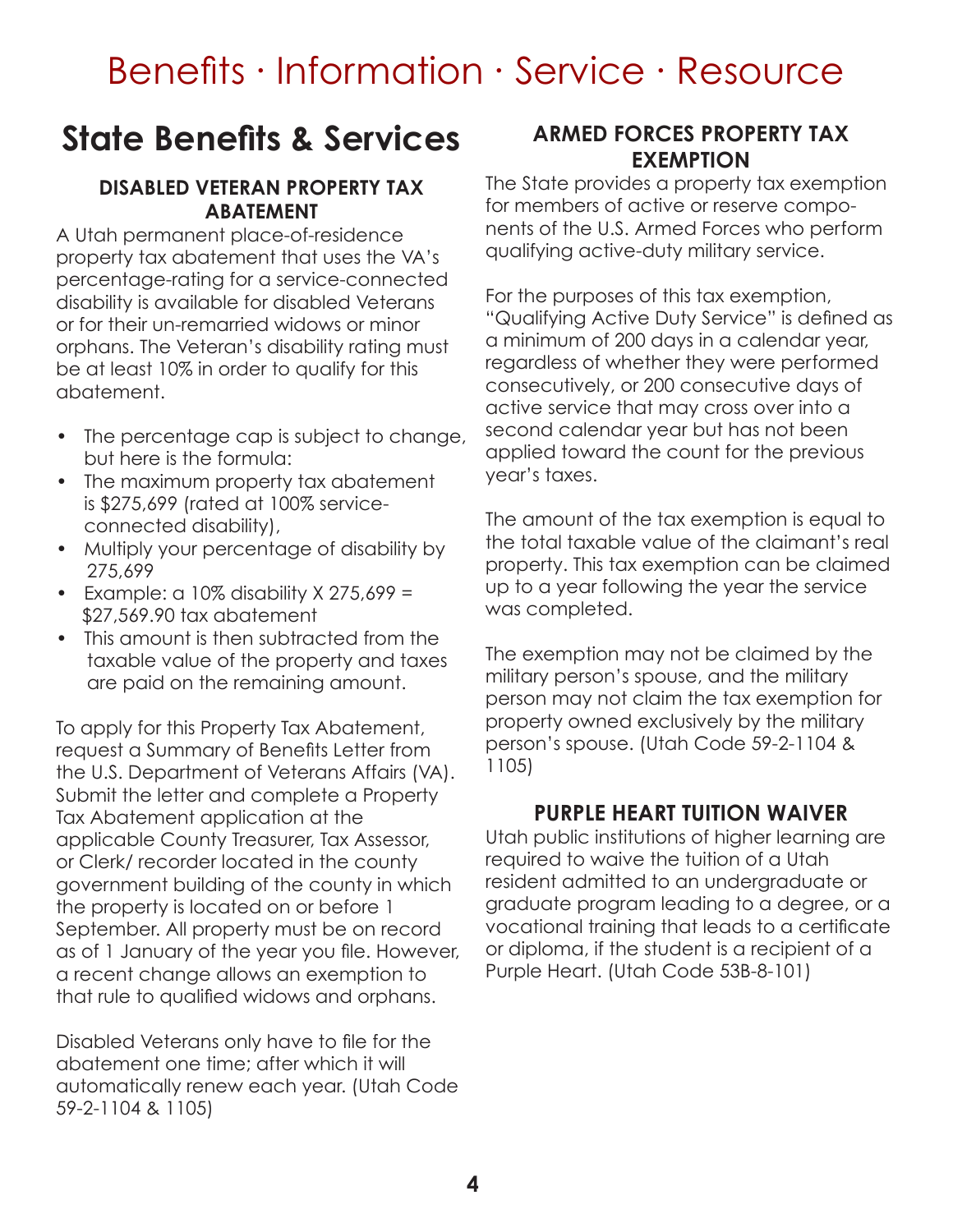# **IN-STATE TUITION RATES**

Armed Forces personnel pay in-state tuition rates simply by providing proof from their commander that they are indeed assigned to an institution in Utah. (Utah Code 53B-8- 102 (8) (d) (i-iii)

# **VETERANS TUITION GAP PROGRAM**

Effective 1 July 2014 the Veterans Tuition Gap Program came into effect. This "funding" gap enables qualifying military Veterans to receive tuition assistance for the last school year at State institutions of higher education. It is for tuition only and does not include housing, books, etc. The qualifications to receive this benefit are as follows:

- Must be a Utah resident
- Admitted to a State school
- No previous degrees earned
- Eligible for Chapters 1606, 30, 31, 32 , 33 Post 9/11 GI Bill, but has exhausted
- The money is distributed one quarter or semester at a time
- Make Satisfactory Academic Progress (SAP)
- Three or less semesters left to complete graduation (Utah Code 53B-13b-104)

#### **SCOTT B. LUNDELL TUITION WAIVER FOR SURVIVING DEPENDENTS**

This benefit waives the undergraduate tuition at state institutions of higher education for the surviving dependents of a Utah resident military member killed in the line of duty after 9/11/2001. This waiver does not apply to fees, books, or housing expenses. The Utah Department of Veterans and Military Affairs is the administering agency for this benefit. For more info contact our office at (801) 326-2372. (Utah Code 53B-8-107)

### **HONORARY HIGH SCHOOL DIPLOMAS**

Veterans from WWII, Korea, and Vietnam who left high school for military service during those conflicts may be eligible to receive Honorary High School Diplomas from the particular school that they left. Contact the local school district for information on how to receive the diploma. (Utah Code 53A-3- 426)

# **VETERANS UPWARD BOUND**

Veterans Upward Bound (VUB) is funded by the Department of Education and sponsored by Weber State University. VUB provides an invaluable service by assisting Veterans in obtaining admission to the States postsecondary schools. Veterans can receive free instruction and free tutorial assistance in Mathematics, English, and basic computer applications. These services are provided to Veterans in the counties of Salt Lake, Davis, and Weber. For more information, contact (801) 626-7173.

### **PURPLE HEART FEE EXEMPTION**

A recipient of the Purple Heart with a Purple Heart license plate, is exempt from paying the fees related to motor vehicle license and registration. This does not exempt one from the property taxes or age-based fees which are still applicable. (Utah Code 41-1a-1211)

### **VETERANS LICENSE PLATES**

For an initial \$25.00 contribution to the Utah Department of Veterans and Military Affairs, plus a \$10.00 plate transfer fee and the normal vehicle registration and property tax fees, Utah Veterans license plates may be purchased from any DMV facility. There will also be a yearly \$10.00 renewal fee. The proceeds from these sales and/or renewals assist in funding state Veterans programs. The Utah Veterans license plates display colored decal emblems of the U.S. military branch in which served (as well as the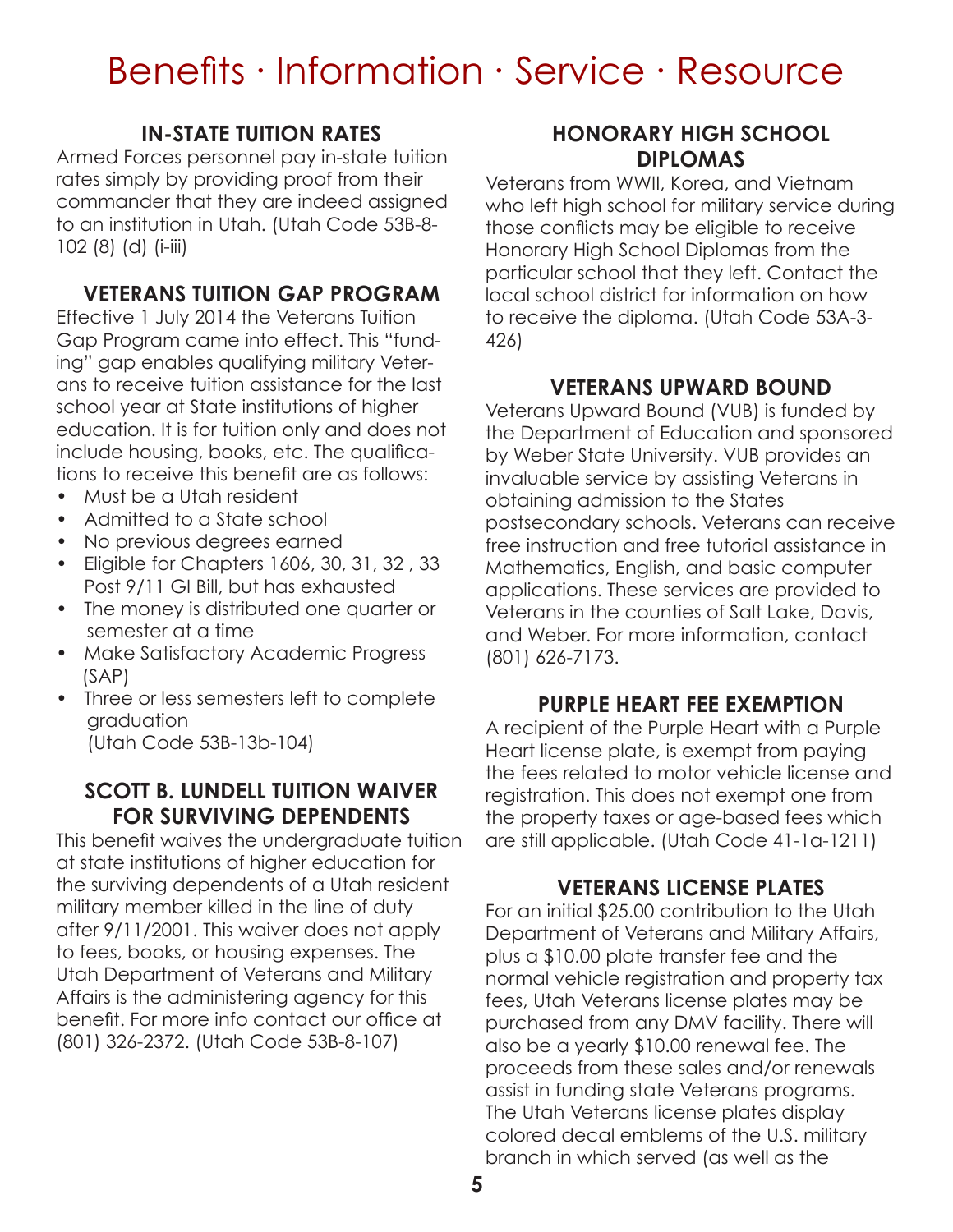American Legion), and are inscribed with " UTAH HONORS VETERANS."

Utah special group license plates for Purple Heart recipients, Pearl Harbor survivors or, former POWs are exempt from application and renewal fees. Regular registration fees and property taxes, however, must still be paid. The proper evidence to present for a special group plate includes a Military Order of the Purple Heart or Pearl Harbor Survivors Association membership card, or DD-214/ Military Discharge certificate.

A "Disabled Veteran" license plate is available for all Veterans having a serviceconnected disability. This plate has a one-time \$15.00 fee and no additional renewal fees. Military I.D. card or other documentation, and a VA Summary of Benefits letter (SBL), must be presented to prove eligibility for this plate. Note: This Plate does not qualify for disabled parking privileges. (Utah Code 41-1a-418 thru 422)

### **DISABLED LICENSE PLATES / WINDSHIELD PLACARDS**

Disabled license plates having the blue and white international symbol of accessibility decal may be obtained by submission of Application Form TC 842, accompanied by a certification from a duly licensed physician stating: (1) the disability limits or impairs one's ability to walk as defined in the 1991 policy guide Federal Uniform System for Handicapped Parking, and (2) the time period the physician determines that the disability will continue.

Disabled Veterans applying for the Utah disability license plates should note that the various Veteran disability letters from the VA Regional Office are not acceptable evidence to Motor Vehicle offices. However, licensed physician certifications by VA doctors are acceptable evidence, provided they provide the same information as indicated above.

Normal fees for plate transfer, registration, and property taxes still must be paid upon initial application and renewal of disability license plates.

One additional disability windshield placard may be issued, upon request, to a disabled person applying for or already possessing a disability special group license plate. For more information, call the Division of Motor Vehicles toll-free at (800) DMV-UTAH [368- 8824] (Utah Code 41-1a-420)

### **DRIVER LICENSE PRIVILEGES**

Driver licenses possessed by persons on U.S. military active duty shall be valid for 90 days after active duty discharge unless the driver's license is suspended or revoked for cause by a police department or other judicial entity. (Utah Code 53-3-205)

### **VETERAN STATUS ON UTAH DRIVER LICENSE AND UTAH ID CARDS**

Veterans can now have "VETERAN" printed on their state issued driver licenses or state ID cards. In order to have this accomplished, go to any state Driver License or ID office and indicate on the application for these cards that you are a Veteran. You must have served on active duty and have an Honorable or General Discharge. Veterans must provide a DD-214 or a Report of Separation to have their status verified. All renewal fees are still applicable. (Utah Code 53-3-804)

#### **VETERANS JOB PREFERENCE**

Eligible Veterans, spouses, or un-remarried widows/widowers are granted either 5 or 10 additional points for employment preference. These points are added to the results of any written and/or oral exam or other related qualifying technique or examinations by any Utah government entity (i.e., state, county, local municipality, etc.). The Department. of Labor protects the Veteran's right to Veterans Job Preference.

**6** (Utah Code 71-10-2)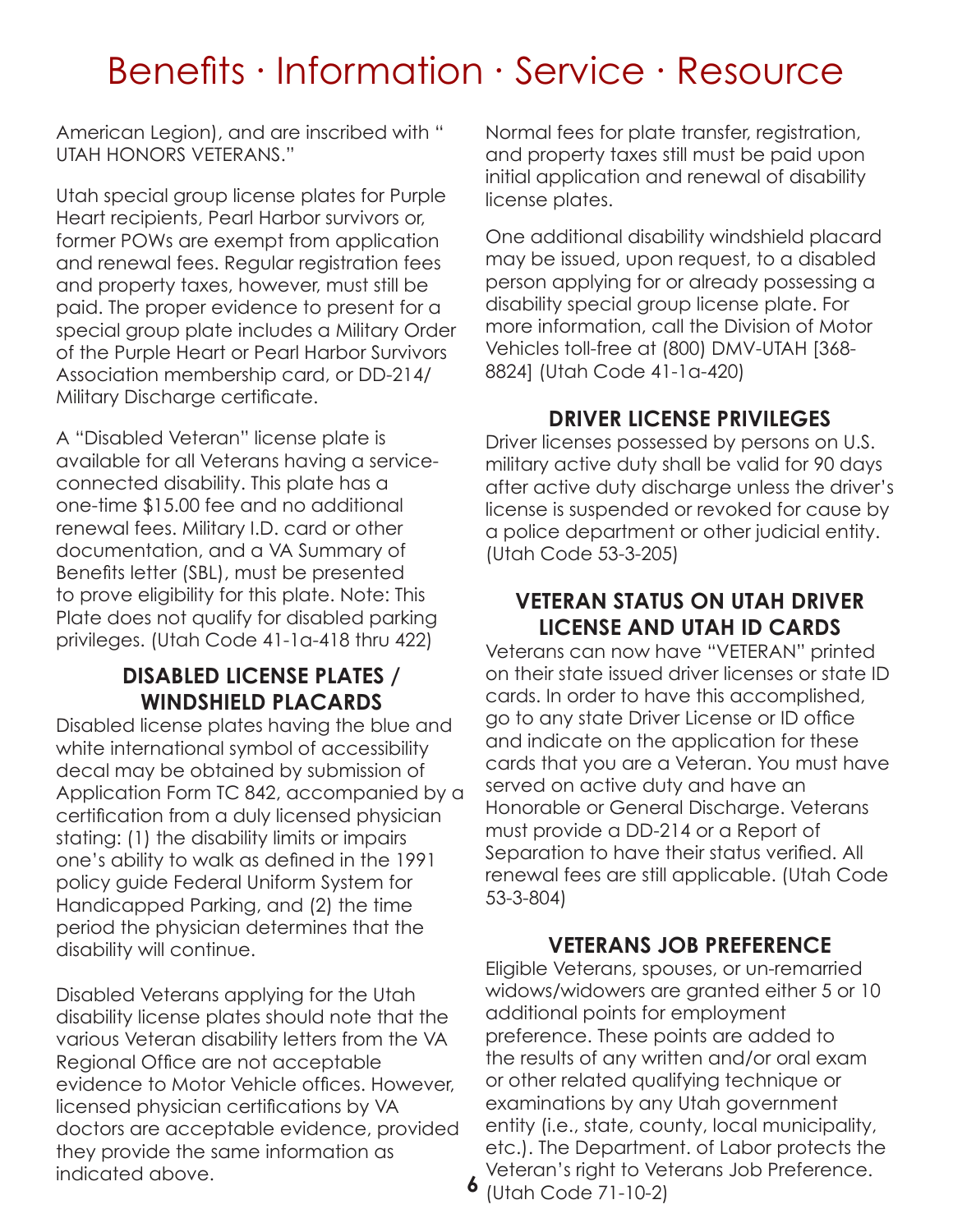### **VETERANS HIRING PRIORITY**

Any officers, agents or representatives of the state, or any contractors performing work for the Utah state government, who willfully fail to give preference to a preference eligible Veteran shall be guilty of a misdemeanor. (Utah Code 71-10-3)

### **VETERANS EMPLOYMENT REPRESENTATIVES**

The Disabled Veterans Outreach Program representatives (DVOPs), along with the Local Veterans Employment Representatives (LVERs) are located statewide in various employment centers of the Utah Department of Workforce Services (DWS).

They provide intensive employment-related services and aid for targeted Veterans, such as referrals to employment opportunities, help with resume writing and referral letters, ensuring that Veterans hiring preference is adhered to, employment counseling, etc. Following is a list of DWS Employment Center sites with Veteran Representatives' numbers:

#### **Clearfield**

1290 East 1450 South Clearfield, UT 84015 (801) 776-7862

#### **Lehi**

557 West State Street Lehi, UT 84043 (801) 616-0547

#### **Logan**

180 North 100 West Logan, UT 84321 (801) 626-0338

#### **Metro**

720 South 200 East Salt Lake City, UT 84111 (801) 536-7051

#### **Midvale**

7292 South State Street Midvale, UT 84047 (801) 567-3976

#### **Moab, Price, and Blanding**

457 Kane Creek Drive Moab, UT 84532 (435) 781-4124

#### **Ogden**

480 27th Street Ogden, UT 84401 (385) 320-0366 / (801) 626-0338

#### **Provo**

1550 Freedom Boulevard Provo, UT 84604 (385) 248-6355

#### **Richfield**

115 East 100 South Richfield, UT 84701 (435) 893-0027

#### **South County / Taylorsville**

5735 South Redwood Road Taylorsville, UT 84123 (801) 269-4837

#### **Spanish Fork**

1185 North Chapel Drive Spanish Fork, UT 84660 (801) 921-3402

#### **St. George / Cedar City**

162 North 400 East, Building B St. George, UT 84770 (435) 865-6536 / (435) 986-3525

#### **Tooele**

305 North Main Street, Suite 100 Tooele, UT 84074 (435) 833-7321

#### **Vernal**

1050 West Market Drive Vernal, UT 84078 (435) 781-4124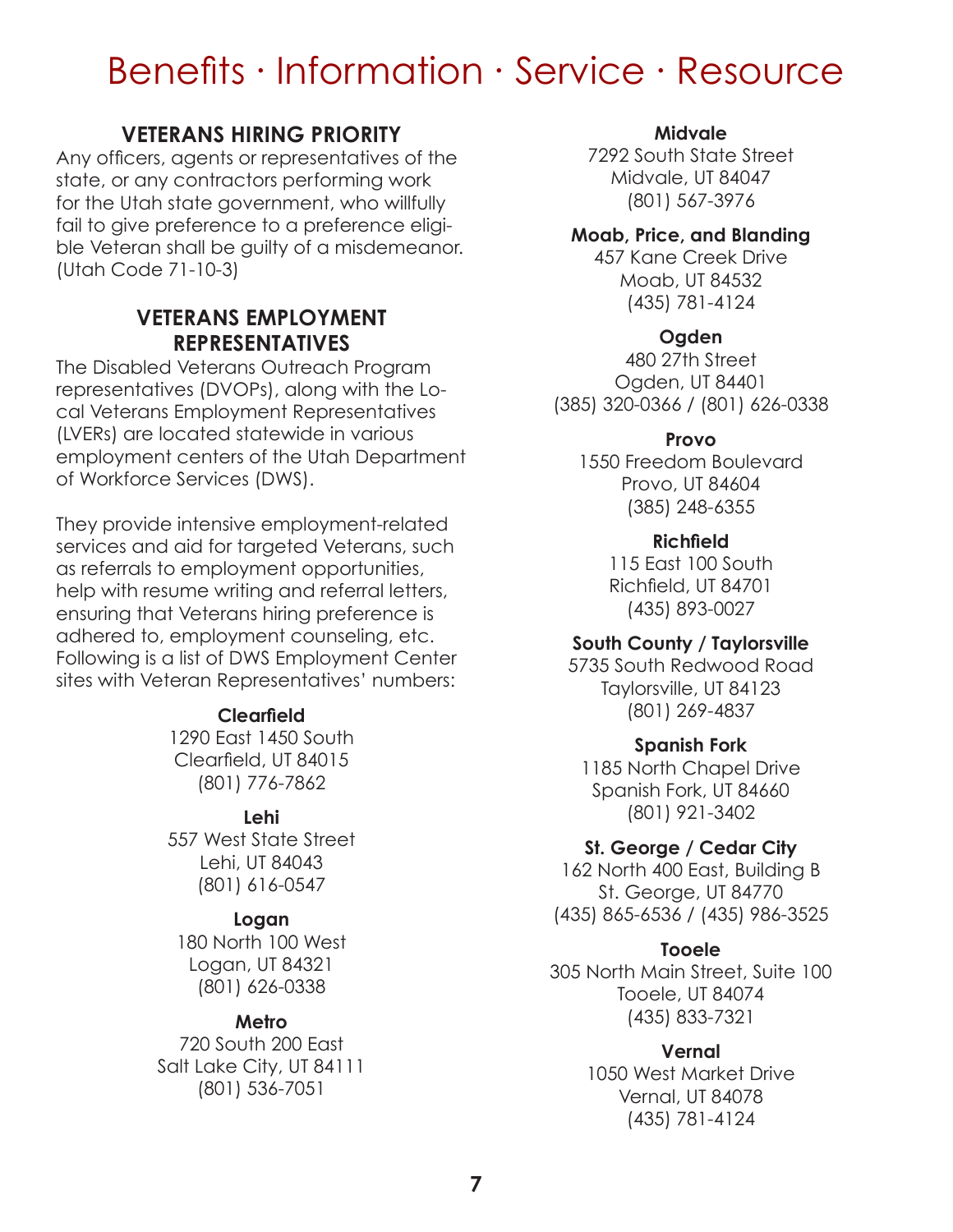#### **ACCELERATED CREDENTIALING TO EMPLOYMENT (ACE) PROGRAM**

The ACE Program assists Utah Veterans, and actively-drilling members of the Guard and Reserve, and their respective spouses, in overcoming most barriers to employment or even better employment by assisting them in attaining certificates and licenses using their military training and/or experience, or by assisting them with short-term training.

#### **ACE Specialists by County**

Box Elder, Cache, Davis, Morgan, Rich, and **Weber** 801-452-5306

Davis (South), Salt Lake, Summit, and Tooele 801-386-1220

Carbon, Emery, Daggett, Duchesne, Grand, Juab, Millard, Sanpete, Uintah, Utah, and **Wasatch** 801-834-5475

Beaver, Garfield, Iron, Kane, Sevier, Washington, and Wayne 801-726-4912

# **Veterans Business Resource Center**

This program ensures that veteran entrepreneurs and their family members have the best resources available to start or grow a business in Utah. The program works closely with the Utah Veteran-Owned Business Partnership to help serve the 17,000 veteran-owned business and veteran entrepreneurs throughout the state. This program and Small Business Development Network offer the following free services to the veterans, military personnel, and their immediate families: Veterans Business Advisor: 801-957-5288

# **MILITARY LEAVE**

Utah state, county, city or other municipal

government employees, who are members of the organized Reserve / National Guard, are allowed full pay\* for 15 days of military leave per year for annual military encampments. This Military leave is in addition to and distinguished from the (annual)) accrued vacation leave with pay. (Uniformed Services Employment & Reemployment Rights Act. (Utah Code 39-3-2)

**\*** Some exceptions apply; see your Human Resources Representatives for details.

# **BUS / TRAX REDUCED FARE CARDS**

Utah Transit Authority (UTA) offers Reduced Fare Cards for riding UTA busses and TRAX light-rail systems to Veterans meeting one of the following criteria by having:

- A disability that causes difficulty getting on or off a system
- A difficulty standing in a moving system
- A difficulty reading system schedules and understanding signs
- A difficulty in hearing announcements by system operators

### *Eligibility Requirements*

To be eligible for the Reduced Fare, you must provide one of the following documents along with a completed application form:

- Proof of Age (65 or older) and Photo ID (may be same item) e.g., a state driver's license, pictured VA Card, or passport.
- Medicare Card and Photo ID
- Healthcare Provider Statement Form from one of the following approved providers: Physician **Optometrist** Audiologist **Psychologist Psychiatrist** Physician's Assistant (PA) Advanced Practice Registered Nurse (APRN) Nurse Practitioner (NP) Licensed Clinical Social Worker (LCSW)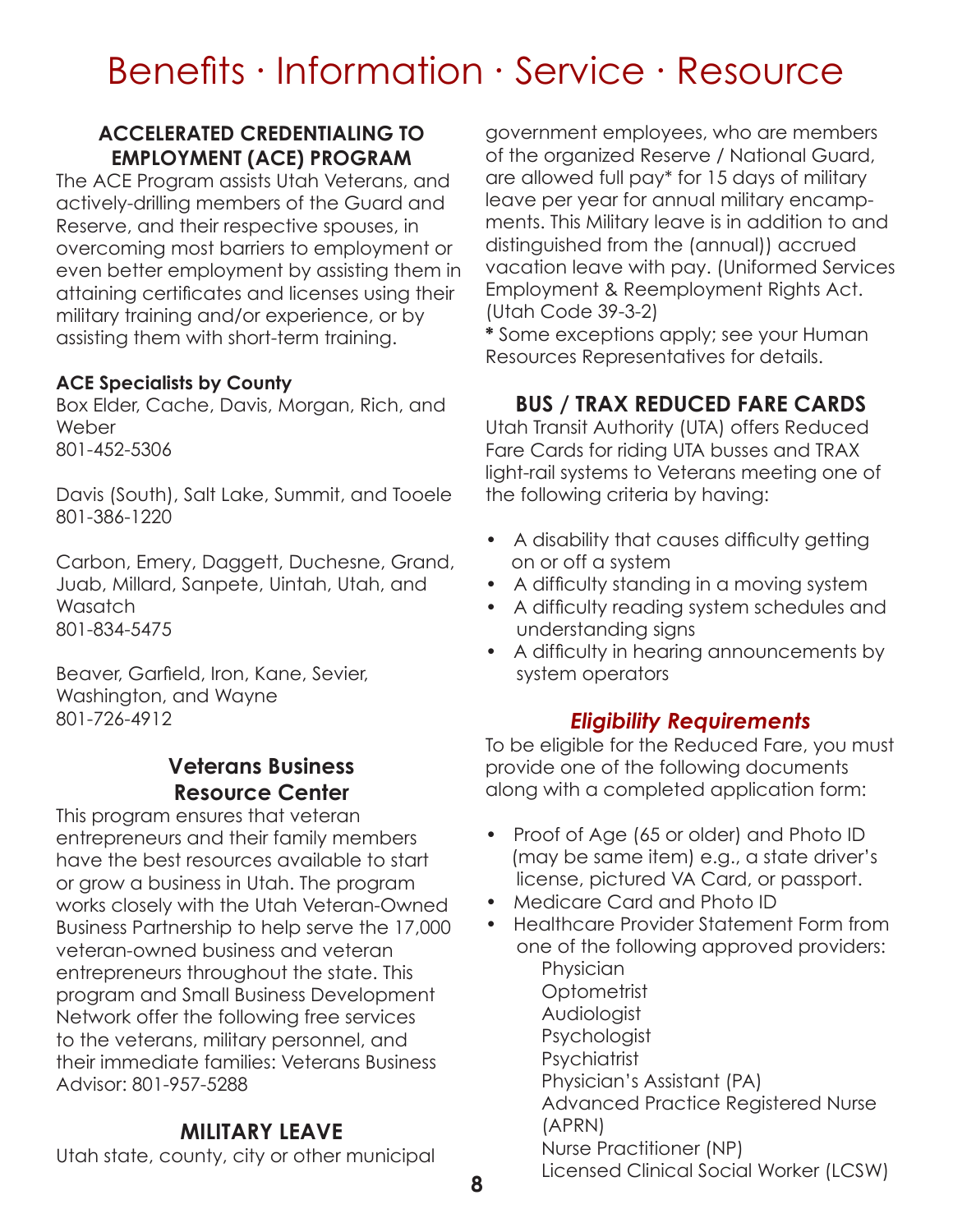The form must have been personally signed and dated by the healthcare provider within the last 45 days. (Note: no photocopies or electronic submissions will be accepted.)

Take the application form and all proof of qualification to one of the following offices:

- Lost & Found (511 West 200 South, Salt Lake City)
- Meadowbrook (3600 South 700 West, Salt Lake City)
- Timpanogos Transit Center (1145 South 750 East, Orem)
- Ogden Transit Center (2393 Wall Ave, Ogden)

Upon approval of your eligibility, the \$2.00 card fee is due. FAREPAY cards are \$2.00 plus a \$5.00 load.

The Reduced Fare Card will entitle you to use UTA's fixed route bus, light rail (TRAX) street car, and the commuter rail (FrontRunner) services at a reduced rate.

(FrontRunner connects Salt Lake, Davis, and Weber counties, and has stations in Salt Lake City, Woods Cross, Farmington, Clearfield, Roy, Layton, and Ogden. Each station has connections to UTA's bus system and park and ride lots. )

# **FISHING LICENSE PRIVILEGE**

Veterans with 20% service connected disability rating with the Federal VA can purchase a Fishing License at a reduced cost of \$12.00 a year. Verification by Summary of Benefits Letter obtained from Veteran Affairs (ebenefits website or by calling 1-800-827- 1000, or by visiting regional VA Office in Salt lake City Public Contact Office).

For Application and instructions visit: https:// wildlife.utah.gov/disabled/forms/veteran.pdf Or call: Phone: 801-538-4700

# **FREE USE OF ARMORIES**

Federally-chartered Veterans organizations shall have the right to the free use of armories owned or leased by the State of Utah, provided that their use of the armories does not interfere with their use by the National Guard or organized militia of the state. (Utah Code 71-3-1)

### **HOMELESS VETERANS FELLOWSHIP**

The Homeless Veterans Fellowship provides transitional housing for up to 18 months for Veterans. They also provide emergency food bags and personal hygiene items, and coffee and donuts are provided during open hours.

The Fellowship address is:

Homeless Veterans Fellowship 541 23rd Street Ogden, UT 84401 Phone: (801) 392-7662

### **UTAH NATIONAL GUARD RECORDS OF SEPARATION**

The Utah National Guard Headquarters in Draper maintains copies of National Guard Bureau record of separation certificates (NGB 22 Forms). Certified copies of DD-214 documents are provided free of charge to Guard personnel who have been deployed. Have a photo ID when picking up the requested document.

Contact:

Utah National Guard Headquarters 12953 Minuteman Drive Draper, UT 84020 801-432-4400

### **VETERANS WITH DISABILITIES PARK PASS**

Veterans that are 50% service connected disabled will need to provide a current summary of benefits letter issued by the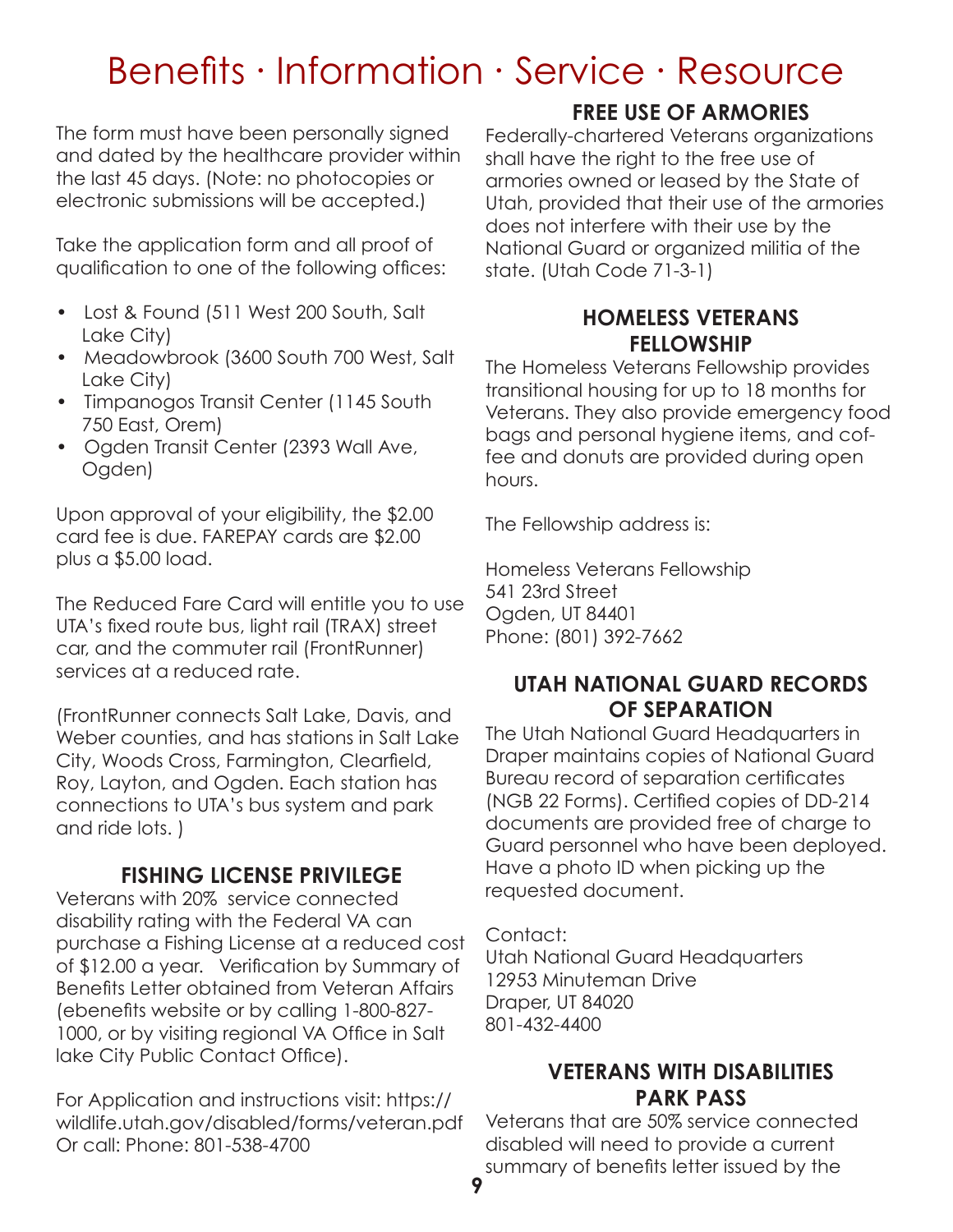Federal Department of Veterans Affairs in order to obtain the Honor Pass at select locations across Utah. Go here for locations near you: http://stateparks.utah.gov/resources/contactour-regional-offices/. Or call 801.538.7220

# **VETERANS REEMPLOYMENT RIGHTS FEDERAL / NATIONAL BENEFITS**

Veterans and serving members of the Utah National Guard and Reserve units may be eligible for reemployment with their civilian employers if they meet requirements under the Uniformed Services Employment & Reemployment Rights Act (USERRA). USERRA also offers protection against employment discrimination due to military service.

#### **U.S. Department of Labor**

The Department of Labor offers assistance to Veterans through their Veterans Employment and Training Services (VETS). This program serves both Veterans and separating service members by preparing them for meaningful careers, providing apt employment resources and expertise, and helps in protecting their employment rights. The address for the U.S. Department of Labor in Utah is:

U.S. Department of Labor Veterans Employment and Training Service 140 East 300 South, Suite 209 Salt Lake City, Utah 84111-2333 Phone: (801) 524-5703 (US Code Title 38, Chap. 43)

# **AMERICA THE BEAUTIFUL PASS**

This is a lifetime entrance pass to national parks, monuments, historic sites, recreation areas, and national wildlife refuges that charge an entrance fee. The Passport admits the holder and accompanying passengers in a private vehicle. Where entry is not by

private vehicle, the passport admits the pass holder, spouse, and children. The Pass may also provide a 50% discount on federal use fees charged for facilities and services such as parking, camping, swimming, and boat.

launching. It does not cover or reduce special recreation permit fees or fees charged by concessionaires.

A Pass must be obtained in person at any federal area where an entrance fee is charged or at one of the agencies administering the Pass. It is available to citizens or permanent residents of the U.S. who are determined, medically, to be either blind or permanently disabled. Veterans may obtain a passport by showing proof of a medically determined permanent disability or eligibility for the reception of benefits under federal law. A letter from the U.S. Department of Veterans Affairs stating the Veteran's disability rating will suffice.

Agencies administering the Pass are Bureau of Land Management, the Fish and Wildlife Service, Bureau of Reclamation, Army Corps of Engineers, the National Park Service, and the Forest Service.

#### **U.S. DEPARTMENT OF VETERANS AFFAIRS (VA)**

The VA offers a multitude of benefits and services to the nation's Veteran population. The following is only a selective description of some of the more commonly applied-for benefits.

To learn more about these benefits, visit the U.S. Department of Veterans Affairs website at www.va.gov.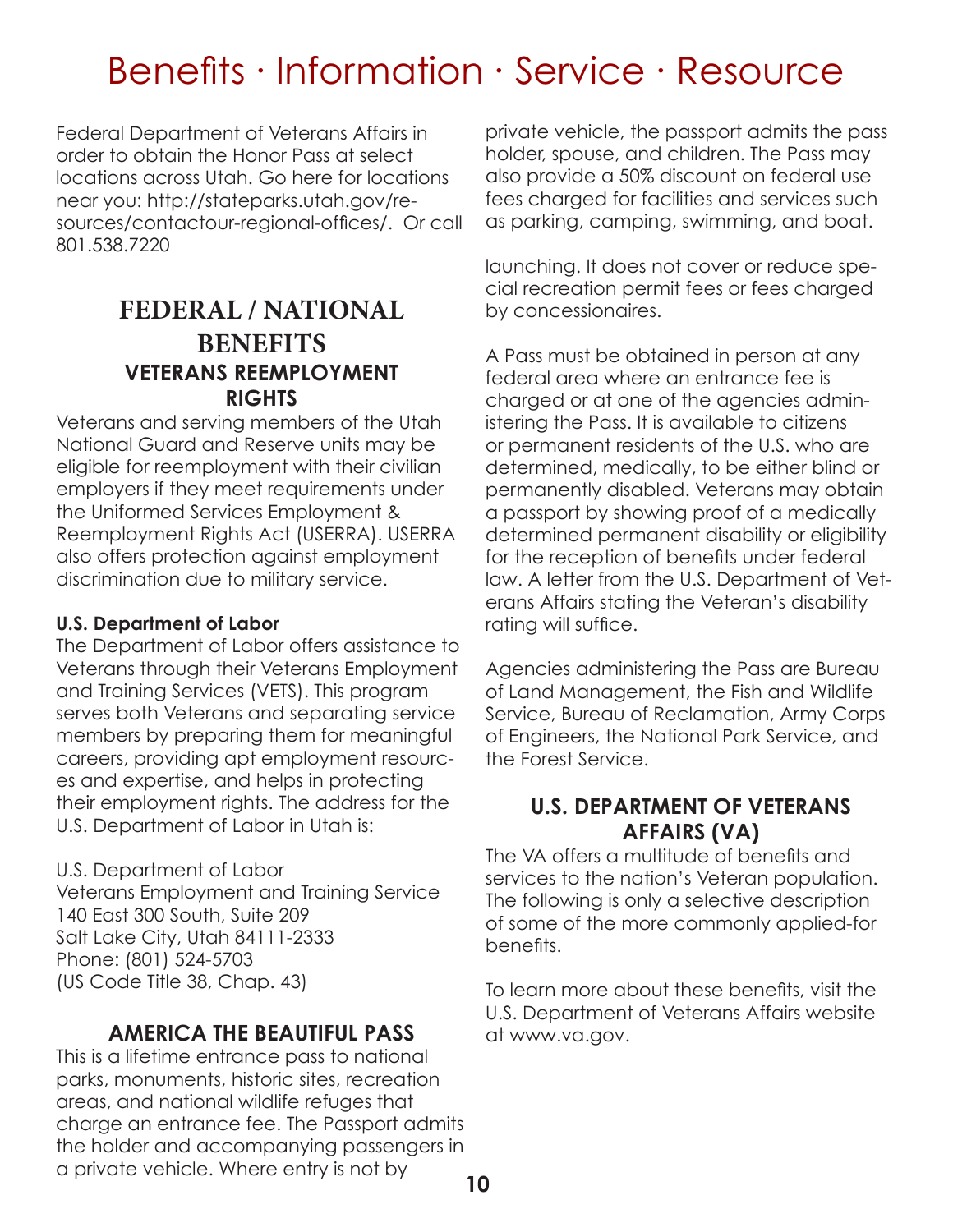# **Disability Compensation**

Veterans with a host of disabilities, medical conditions, or injuries incurred or aggravated during active military service — regardless of when or where they served — may be eligible to receive monthly benefits that are nontaxable.

# *Requirements*

To support a claim for service connection, the evidence must show:

- You have an existing physical or mental disability
- You had an injury or disease or event in service that either caused or aggravated an injury or disease
- That a link exists between your current disability and the event, injury, or disease that occurred in military service

Veterans are advised to work with a Veterans Service Officer (VSO) to assist you with your claim.

Submit the following relevant items with your claim:

- Discharge or separation papers (the DD- 214 or equivalent)
- Private medical provider records and hospital reports

# **Online Application Process**

The fastest and most efficient way to obtain a VA decision on a compensation claim is to submit all the supporting documents and evidence together in a Fully Developed Claim(FDC) online at **www.eBenefits.va.gov** or by mail.

Be sure to:

- Collect, scan, and upload all supporting records
- Provide sound evidence for each claimed disability
- Track the status of your claim

If you want to file an FDC but do not have all

your necessary evidence, do the following:

- Start an FDC at **eBenefits.va.gov**
- Save your incomplete application
- Gather all your documentation and then complete your claim up to one year later

**Note.**: This will preserve your effective date if the claim is submitted within one year.

# **Education and Training**

VA's education and training benefits are provided through these key programs:

- Post-9/11 GI Bill Yellow Ribbon Program to help pay tuition costs for private or out-of-state schools, or graduate school
- Montgomery GI Bill
- Reserve Educational Assistance Program
- Survivors' and Dependents' Educational Assistance

VA education benefits may be used toward traditional degrees, non-college degrees, on -the-job training, apprenticeships and more.

VA also provides assistance to help Veterans transition from military service to civilian employment. Service-disabled Veterans may be eligible for some one-on-one support, counseling, and training to boost skills and build careers.

# *Requirements*

- Copies of your discharge or separation papers (DD-214 or equivalent)
- Documentation of an enlistment incentive or College Fund, sometimes referred to as a "kicker" (this is an add on to the GI Bill benefit)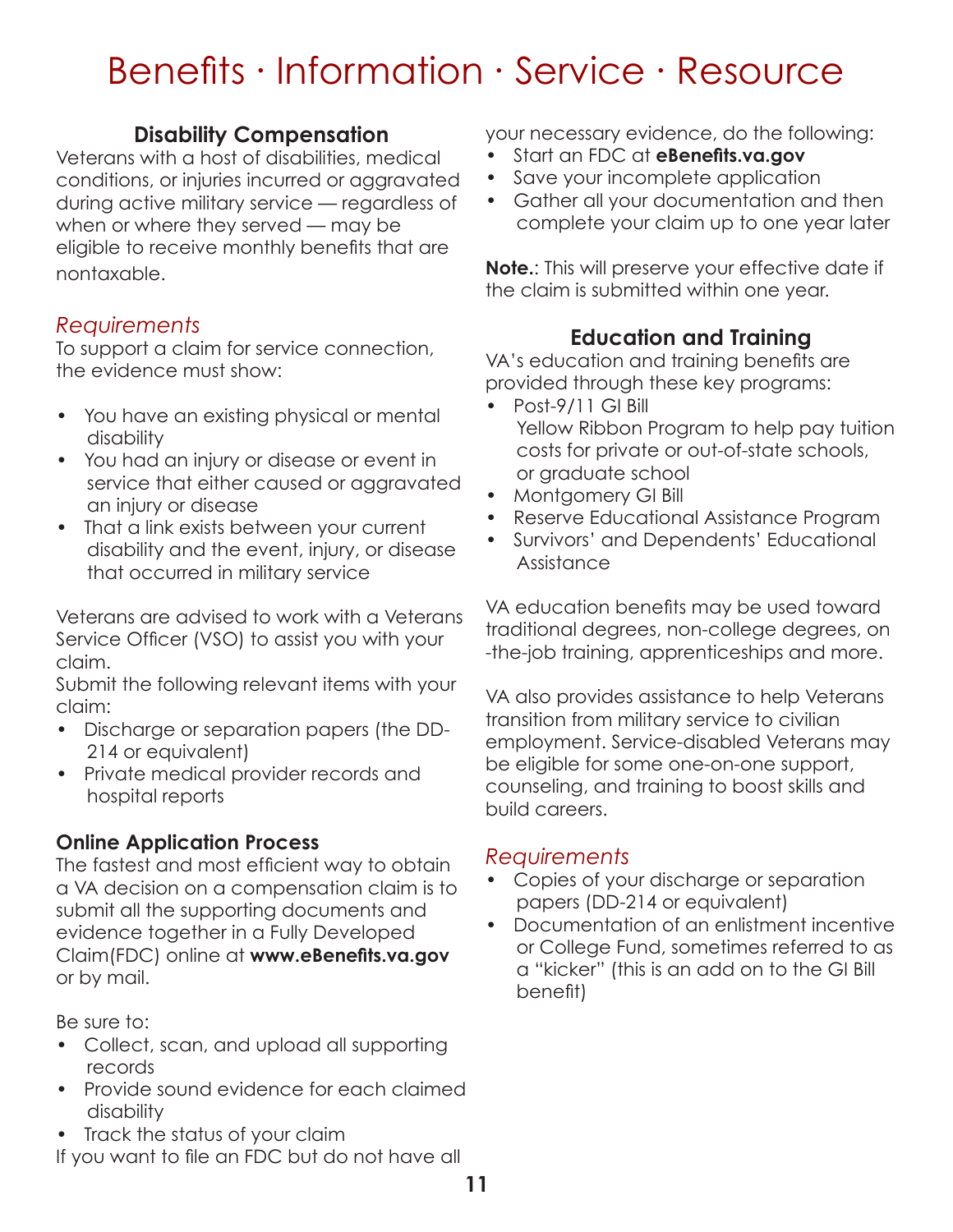To qualify for a monthly housing allowance, you must attend school more than half time (e.g., seven out of 12 credit hours per term) and not currently be on active duty in the service

# **Application Process**

The application process varies for different types of applicants. So, before you apply, determine the benefit that is right for you. You have up to 15 years after release from active duty to use the Post-9/11 GI Bill; other programs have different time limits. If you are eligible for the Post-9/11 GI Bill, the Montgomery GI Bill, or the Reserve Educational Assistance Program, you must choose which benefit you wish to receive. This decision is irrevocable.

It takes about 30 minutes to apply for the benefit online. Consider the following:

- Plan ahead and apply early; VA education benefits can take a few weeks to process.
- Depending upon where you live, your application will be routed to one of four Regional Processing Offices (RPOs) in Atlanta, GA; Buffalo, NY; Muskogee, OK; and St. Louis, MO.

### **Health Care**

The Veterans Health Administration (VHA) is America's largest integrated health care system, with more than 1,700 sites of care, and it is consistently ranked among the nation's top health care providers.

Many Veterans may be eligible for VA health care. Enrollment in VA health care satisfies your Affordable Care Act health coverage requirement — no add-on insurance plan is needed. VA encourages you to explore your health care benefits.

# *Requirements*

Veterans must have served active military service and been separated under any

conditions other than dishonorable.

Most Veterans who enlisted after 7 September 1980, or those who entered active duty after 16 October 1981, must have served 24 continuous months or the full period for which they were called to active duty. This includes current and former members of the Reserve or National Guard called to active duty by a federal order.

#### **Benefits Offered**

- All enrolled Veterans have access to VA's comprehensive medical benefits package including preventive and primary care, specialty care, home health care, mental health care, geriatrics and extended care, prescriptions, durable medical equipment and prosthetics, and more.
- Most Veterans qualify for cost-free health care services, although some are required to pay modest copays for health care or prescriptions.
- Women Veterans can receive primary care, prenatal care, maternity care, breast and cervical cancer screenings, along with other gender-specific services.
- Combat Veterans who were discharged or released from active service on or after 28 January 2003 are eligible to enroll in the VA healthcare system for five years from the date of their discharge or release, regardless of their disability claim status. Those who enroll under this authority will continue to be enrolled even after their enhanced eligibility period ends, although their priority group may change. Many combat Veterans applying after their five-year special enrollment period ends are eligible for enrollment.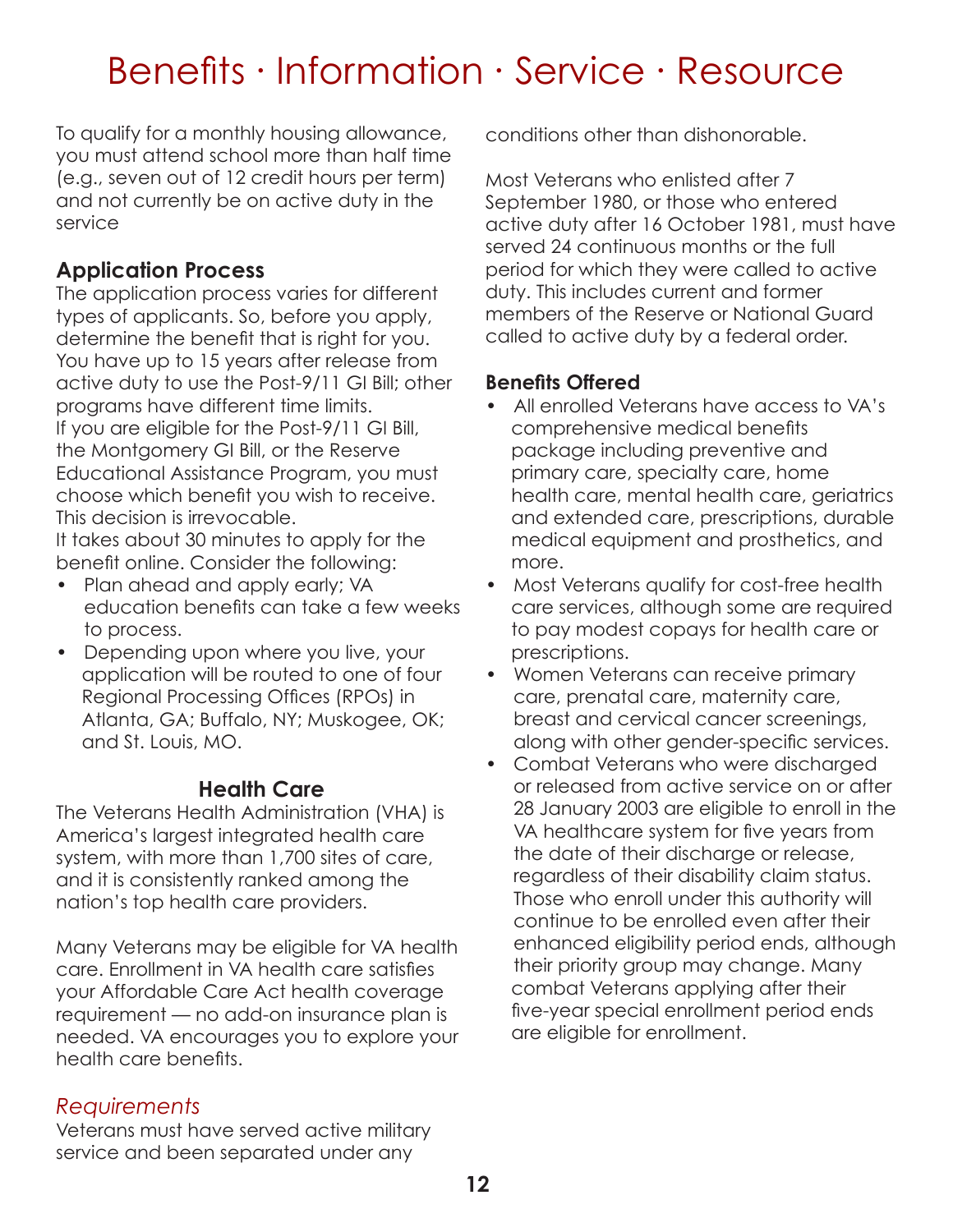Documents Needed to Enroll

• Discharge papers such as DD-214

• Additional health insurance information, including coverage through a spouse or domestic partner

• Wage and financial information, including previous calendar-year gross income for the Veteran, his or her spouse, and any dependent children Application Process

Applying is easy: Submit an application form (10-10EZ) and VA will send you written notification of your enrollment status. Note: The Affordable Care Act (ACA) was designed to expand the access to health coverage, control health care costs, improve health care quality, and coordinate health care.

Other VA Benefits Employment Services

Life Insurance

Home Loans

**Memorial** 

Pension

Spouse, dependents, and survivors Again, to learn more about these benefits, visit The U.S. Department of Veterans Affairs website: www.va.gov.

# **Utah@EASE Pro Bono Legal Assistance**

This is a program led by the Office of the Utah Attorney General in conjunction with the Utah Department of Veterans and Military Affairs and the Utah State Bar; a public - private partnership offering pro bono legal assistance and representation to veterans and current service members for:

SCRA, Property, Landlord, Creditor / Debtor, Consumer Fraud, USERRA, Predatory Lending, Immigration, Wills, Power of Attorney.

Contact your JA or VSO for a referral.

Email Larry at lschmidt@agutah.gov

# **VA Hospital**

The George E. Wahlen Department of Veterans Affairs Medical Center is a midsized, affiliated, tertiary care facility with 121 authorized beds. It is also a teaching facility, and provides the full range of patient care services, with state-of-the-art technology and education and research. Comprehensive health care is provided through primary care, tertiary care, and long-term medical care in the areas of surgery, psychiatry, neurology, oncology, dentistry, physical medicine and rehabilitation, and geriatrics. Address:

**George E. Wahlen VA Medical Center** 500 Foothill Drive Salt Lake City, UT 84113 Phone: (801) 582-1565 (800) 613-4012

VA Salt Lake City Health Care System offers a variety of health services to meet the needs of our nation's Veterans. Some services are listed below, but more can be found on the VA website:

### **www.saltlakecity.va.gov.**

**Audiology and Speech-Language Pathology** 590 Foothill Dr. (Bldg. 90) 801-582-1565 Ext. 4044 **Chaplain and Religious Services** 500 Foothill Drive (Bldg. 1) 801-582-1565 Ext. 1588 **Dental** 590 Foothill Drive (Bldg. 90) 801-584-1206 Ext. 1206 800-613-4012 Ext. 1206 **Medical Foster Home Program** 500 Foothill Drive (Bldg. 16) 801-582-1565 Ext. 2183 **Mental Health** 500 Foothill Drive (Bldg. 16) 801-582-1565 Ext. 1255 **Patient Travel Benefits** 500 Foothill Drive 801-582-1565 Ext. 1420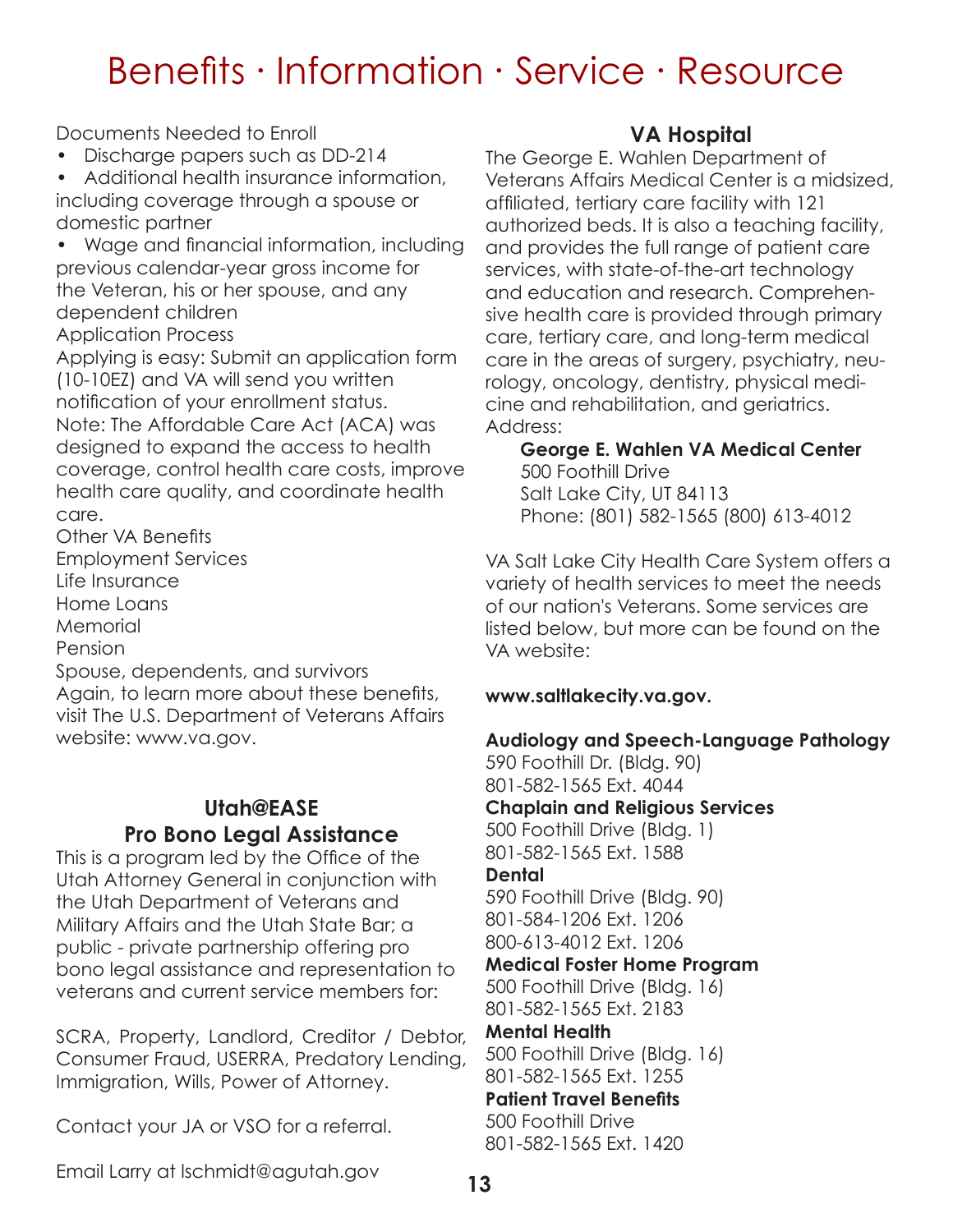#### **Pharmacy**

500 Foothill Drive (Bldg. 14) 801-584-2525 800-579-0540

#### **Telehealth**

500 Foothill Drive 801-582-1565 Ext. 4128 800-613-4012 Ext. 4128

#### **Travel Benefits**

Bldg. 1, Ground Floor 801-582-1565 Ext. 1420 801-582-1565 Ext. 2474

### **Community Based Outpatient Clinics (CBOCs)**

There are 10 community based outpatient clinics in the VA Salt Lake City Healthcare System. The clinics in the VA system provide primary care services to Veterans in outlying communities and in some rural areas where Veteran populations are concentrated.

http://www.saltlakecity.va.gov/locations/ index.asp

#### **Ogden**

982 Chambers Street South Ogden, UT 84403 Phone: (801) 479-4105

#### **Orem**

1443 West 800 North, Suite 302 Orem, UT 84057 Phone: (801) 235-0953

#### **Price**

189 South 600 West, Suite B Price, UT 84501 Phone: (435) 613-0342

#### **Roosevelt**

245 West 200 North Roosevelt, UT 84066 Phone: (435) 725-1050

#### **St. George**

230 North 1680 East, Bldg. N St. George, UT 84770 Phone: (435) 634-7608

#### **West Valley City**

2750 South 5600 West West Valley City, UT 84120 Phone: (801) 417-5734

# **Vet Centers**

The goal of the Vet Centers is to provide a broad range of counseling, outreach, and referral services to help eligible Veterans make a satisfying readjustment to civilian life. Family members are also eligible for the services.

Vet Centers furnish bereavement counseling to surviving parents, spouses, children, and siblings of service members who die of any cause while serving on active duty, to include federally activated Reserve units and National Guard personnel.

#### **Salt Lake Vet Center**

22 West Fireclay Ave. Murray, UT 84107 Phone: (801) 266-1499 / (877) 927-8387 Fax: (801) 266-2577

#### **Provo Vet Center**

360 State Street Orem, UT 84058 Phone: (801) 377-1117 / (877) 927-8387 Fax: (801) 377-0227

#### **St. George Vet Center**

1664 S Dixie Dr., Suite C-102 St. George, UT 84770-4494 Phone: (435) 673-4494 / (877) 927-8387

### **Ogden Vet Center**

**14** 2357 N. Washington Blvd N. Ogden, UT 84114 Phone: (801) 266-1499 / (877) 927-8387 Fax: (801) 266-2577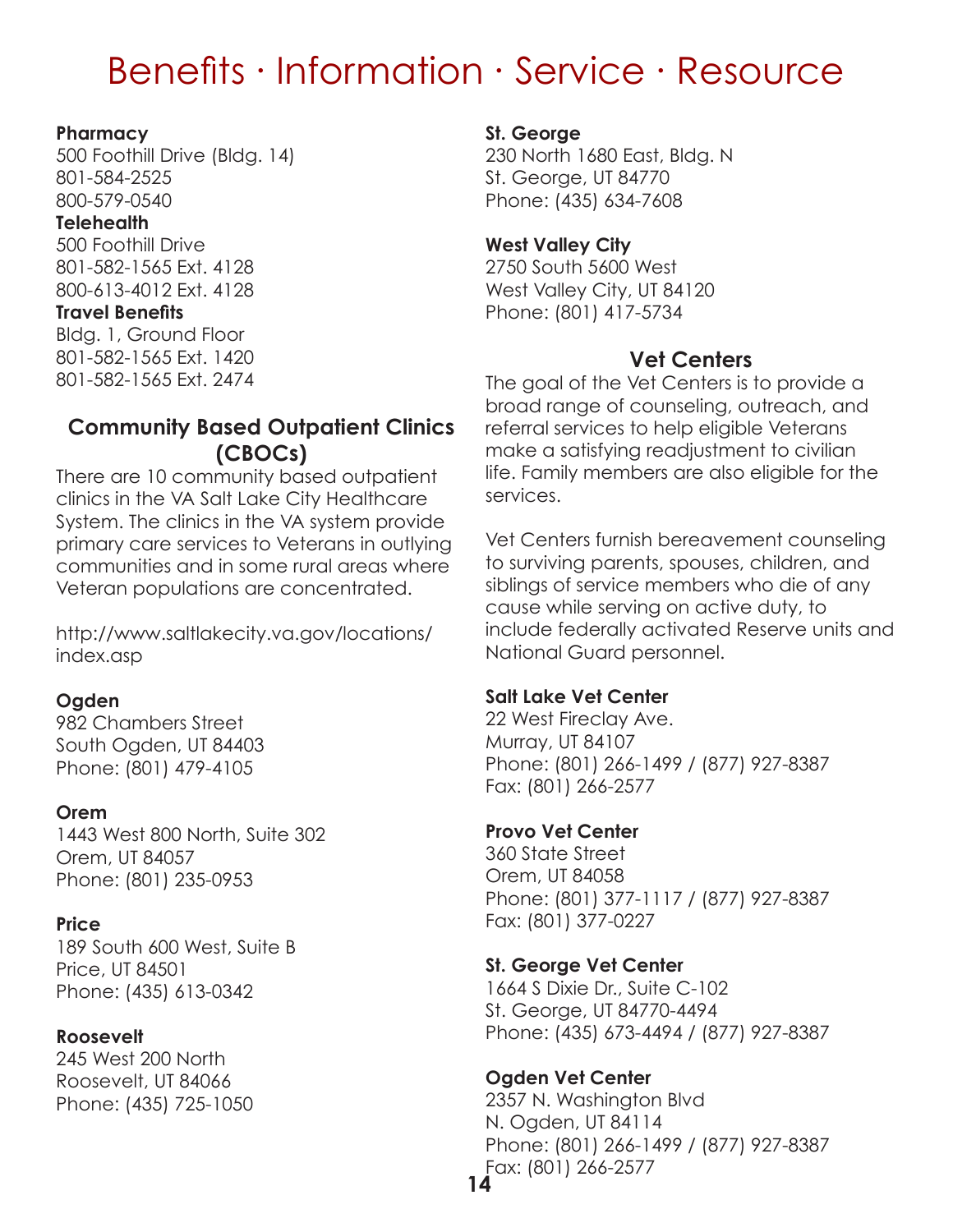### **Valor House**

Located on the VA campus in Salt Lake City, Valor House provides transitional housing for up to two years for homeless Veterans. There are a total of 60 beds available. For more information regarding this program, please contact Rich Landward at (801) 582- 1565 ext. 2703 or (800) 613-4012 ext. 2703.

# **VA REGIONAL (BENEFITS) OFFICE**

The Veterans Administration Regional Office (VARO) is responsible for the administration of Veterans benefits for the entire state of Utah, as well as Montana and Alaska through remote management of the Anchorage and Fort Harrison Offices. These benefits include compensation, vocational rehabilitation, and employment.

#### **The VARO Address:**

550 Foothill Drive, Suite 200 PO Box 581900 Salt Lake City, UT 84158 Phone: (800) 827-1000 Fax: (844) 822-5246 (Claim Related Matter)

# **UTAH VETERANS LEGAL CLINIC**

- What: Talk to an attorney at no cost
- When: On the second Thursday of each month from 1730 to 1930 hrs.
- Where: Salt Lake City VA Campus, Building 8 Multi-purpose Center

### **Sponsored By**

Young Lawyers Division, Utah State Bar **http://younglawyers.utahbar.org**

Lawyers for Veterans **www.representveterans.com**

St. George Veterans Legal Clinic **(435)-634-7608**

# **NATIONAL VETERANS SERVICE ORGANIZATIONS**

In Utah there are many Veterans Service Organizations that offer assistance with the claims processing system for benefits. They do not charge for their services. The following are the five most recognizable, all located at:

550 Foothill Drive, Suite 105 Salt Lake City, UT 84113

> **American Legion** (801) 326-2380 **Disabled American Veterans** (801) 326-2375 **Utah Department of Veterans and Military Affairs** (801) 326-2372 **Veterans of Foreign Wars** (801) 326-2385

# **EMPLOYER SUPPORT OF THE GUARD AND RESERVE (ESGR)**

ESGR is a Department of Defense unit that promotes employer support for Guard and Reserve service by advocating for relevant initiatives, recognizing outstanding support, increasing awareness of applicable laws, and resolving conflicts between employers and service members. ESGR educates the service members and their civilian employers in regard to their rights and responsibilities governed by USERRA (the Uniformed Services Employment and Reemployment Rights Act.

12953 South Minuteman Drive Draper, UT 84020 Phone: (801) 432-4492 / (801) 432-4536 Website: www.ut.ngb.army.mil/esgr/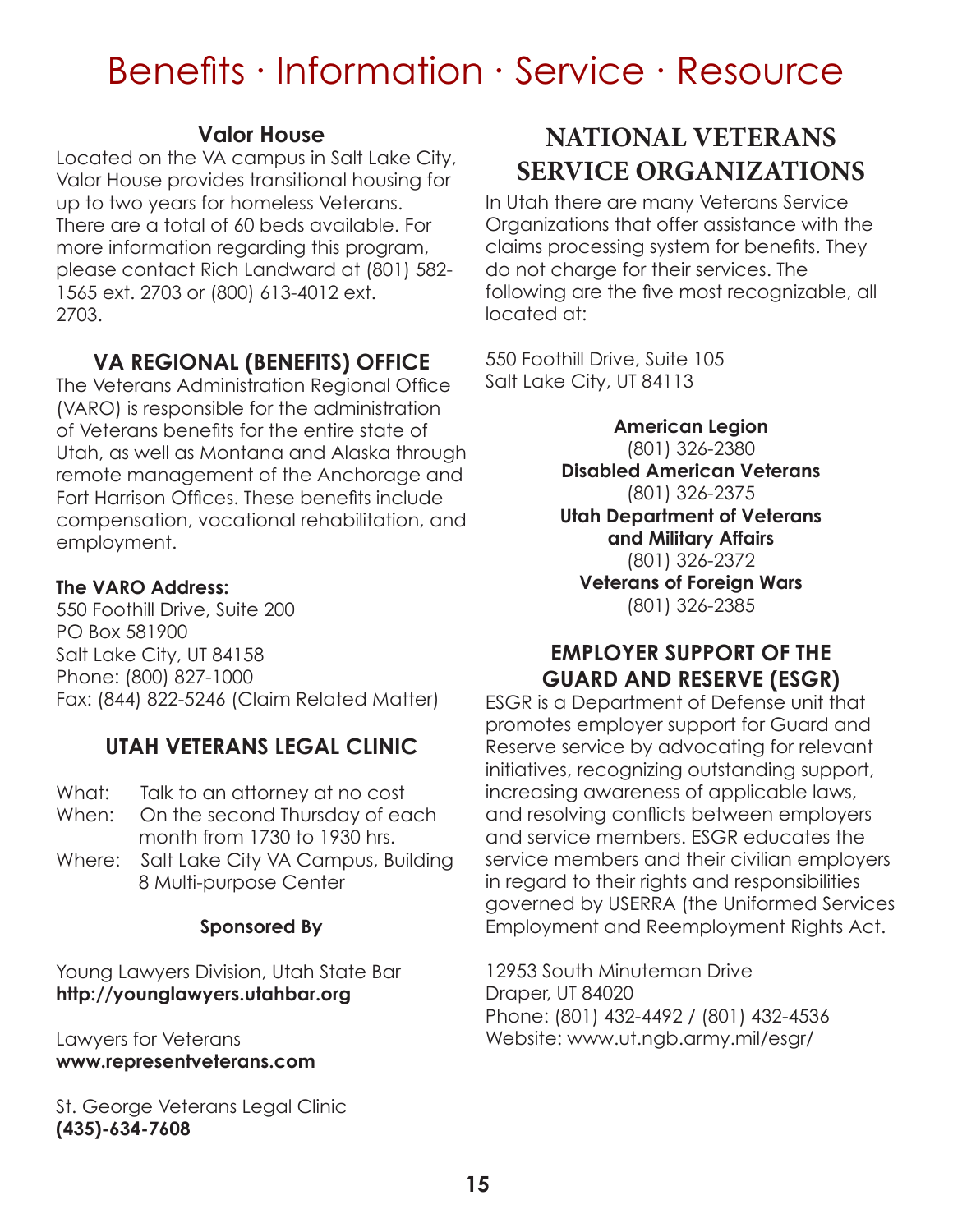# **SUPPLEMENTAL RESOURCES, SERVICES, PROGRAMS, AND GENERAL INFORMATION**

### **LOST YOUR DD-214?**

Have you lost or need to replace a service record? Probably the most common enquiry we get at the Utah Department of Veterans and Military Affairs is: "how can I get a copy of my DD-214?" If you're lucky, we will have it in our database (see page 3), if not, then you need to go to work.

Complete service records are available to the Veteran, or, if deceased, to his / her next of kin (parents, spouse, or children). Limited information (such as service dates, awards, and training) is available to almost anyone, but no information which would invade an individual's privacy — e.g., medical records, Social Security Number, or present address.

Military records are now in the hands of the National Archives, and not the Department of Defense. You can request your records in one of three ways:

1. Write a letter providing all the information about yourself that you can to the address given below (this is the slowest way).

National Personnel Records Center 1 Archives Drive St. Louis, MO 63138

2. Fill out form SF-180 and mail it to the address stated on the form.

3. Make an online request using eVetRecs at the website www.archives.gov.

The online eVetRecs system takes you through several screens that, at the end, create an order form to request documents, etc., from your or your relative's military personnel records.

Print out the form, sign it, and mail or FAX it to the address provided on the form. If you are the next of kin of a deceased Veteran, you must provide proof of death of the Veteran; e.g., death certificate, letter from the funeral home, or a published obituary.

The National Personnel Records Center responds to more than 1.4 million requests annually for copies of military records, so you won't get them overnight. Typically, provide a timely and efficient response on average in 4-6 weeks.

Records are accessioned into the National Archives, and become "archival," 62 years after the service member's separation from the military. This means that they are open to the public. (Thus, the current year, 2015, minus 62 years is 1953.)

### **SAFEGUARD YOUR MILITARY RECORDS, ESPECIALLY YOUR DD-214!**

Yes, Google. Those leaving the military today face one of the toughest job

markets in recent history. The unemployment rate is slowly falling, but millions of Americans are out of work. And, transitioning from military service to the civilian workforce has been historically tricky.

With that in mind, the Internet giant has launched a website it has dubbed VetNet (www.vetnethq.com). VetNet is "a career service for those who've served."

Veterans and their family members, with a simple click of a button, can get connected to other Veterans and access a database of 1million + Veteran-preferred jobs.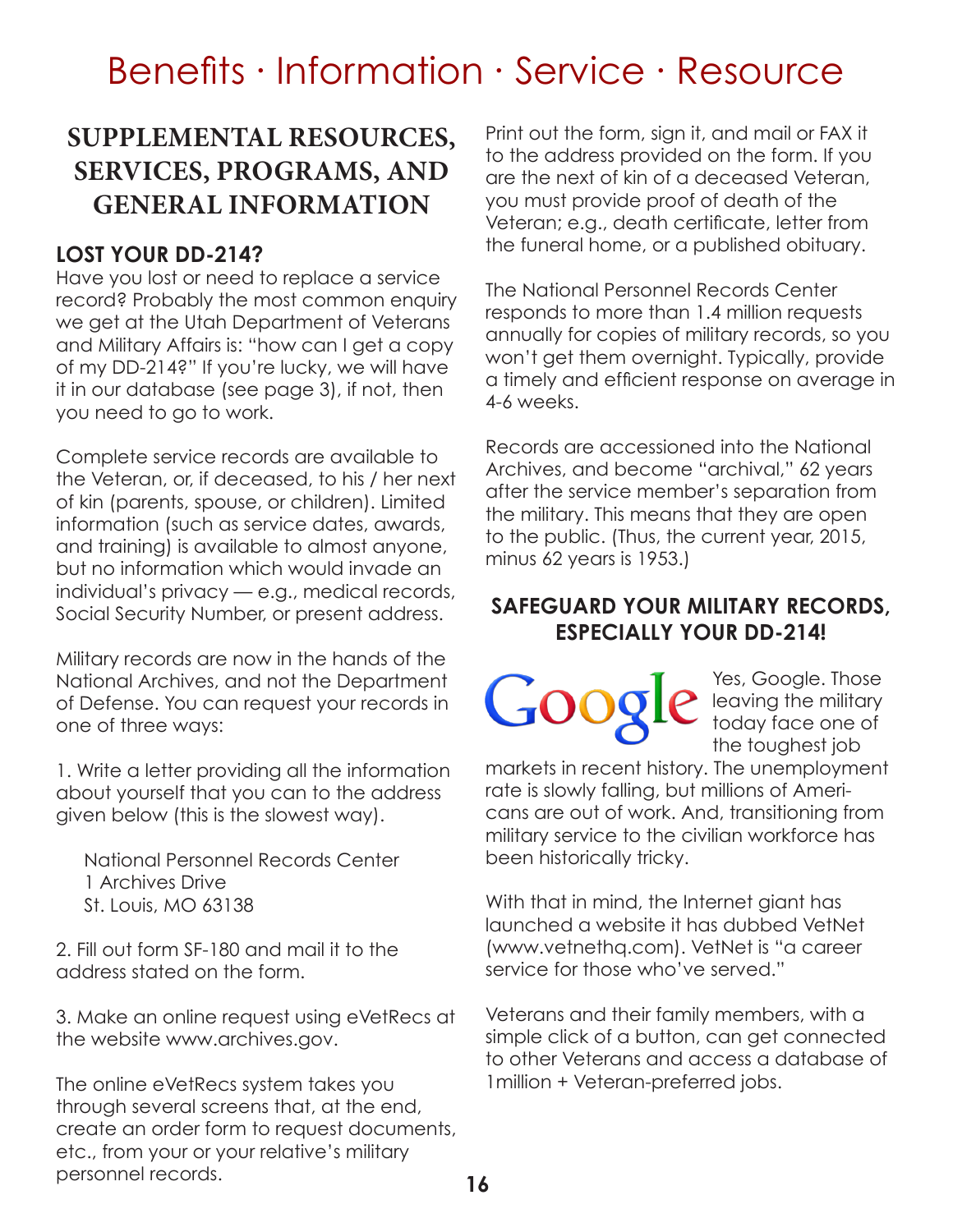#### **LINKS TO ORGANIZATIONS THAT SUPPORT VETERANS AND MILITARY SERVICE MEMBERS (CC) = Congressionally Chartered)**

American Ex-Prisoners of War, Inc. (CC) **http://www.axpow.org/**

American GI Forum of the United States (CC) **http://www.agif-nvop.org/**

American Gold Star Mothers, Inc. **http://www.goldstarmoms.com/**

American Legion (CC) **http://www.legion.org/**

American Military Society **http://www.amsmilitary.org/**

American Veterans Alliance, Inc. **http://wesupportvets.org/**

AMVETS (CC) **http://www.amvets.org/**

Association of the U.S. Army **http://www.ausa.org/**

Association of the United States Navy **http://www.ausn.org/**

Blinded Veterans Association (CC) **http://www.bva.org/**

Blue Star Mothers of America, Inc. **http://www.bluestarmothers.org/**

Cold War Veterans Association **http://www.coldwarveterans.com/**

Congressional Medal of Honor Society **http://www.cmohs.org/**

Disabled American Veterans (CC) **http://www.dav.org/**

Gold Star Wives of America, Inc. (CC) **http://www.goldstarwives.org/**

Healing Heroes Network **http://www.healingheroes.org/**

Help Hospitalized Veterans **http://hhv.org/**

Hope for the Warriors **http://www.hopeforthewarriors.org/**

Iraq & Afghanistan Veterans of America **http://iava.org/**

Korea Veterans of America **http://www.koreaveterans.org/**

Korean War Veterans Association, Inc. **http://www.kwva.org/**

Marine Corps League (CC) **http://www.mcleague.org/**

Military Officers Association of America (MOAA) (CC) **http://www.moaa.org/**

Military Order of Foreign Wars **http://mofwus.org/**

Military Order of the Loyal Legion of the United States **http://www.suvcw.org/mollus/mollus.htm**

Military Order of the Purple Heart of the U.S.A., Inc. (MOPH) (CC) **http://www.purpleheart.org/**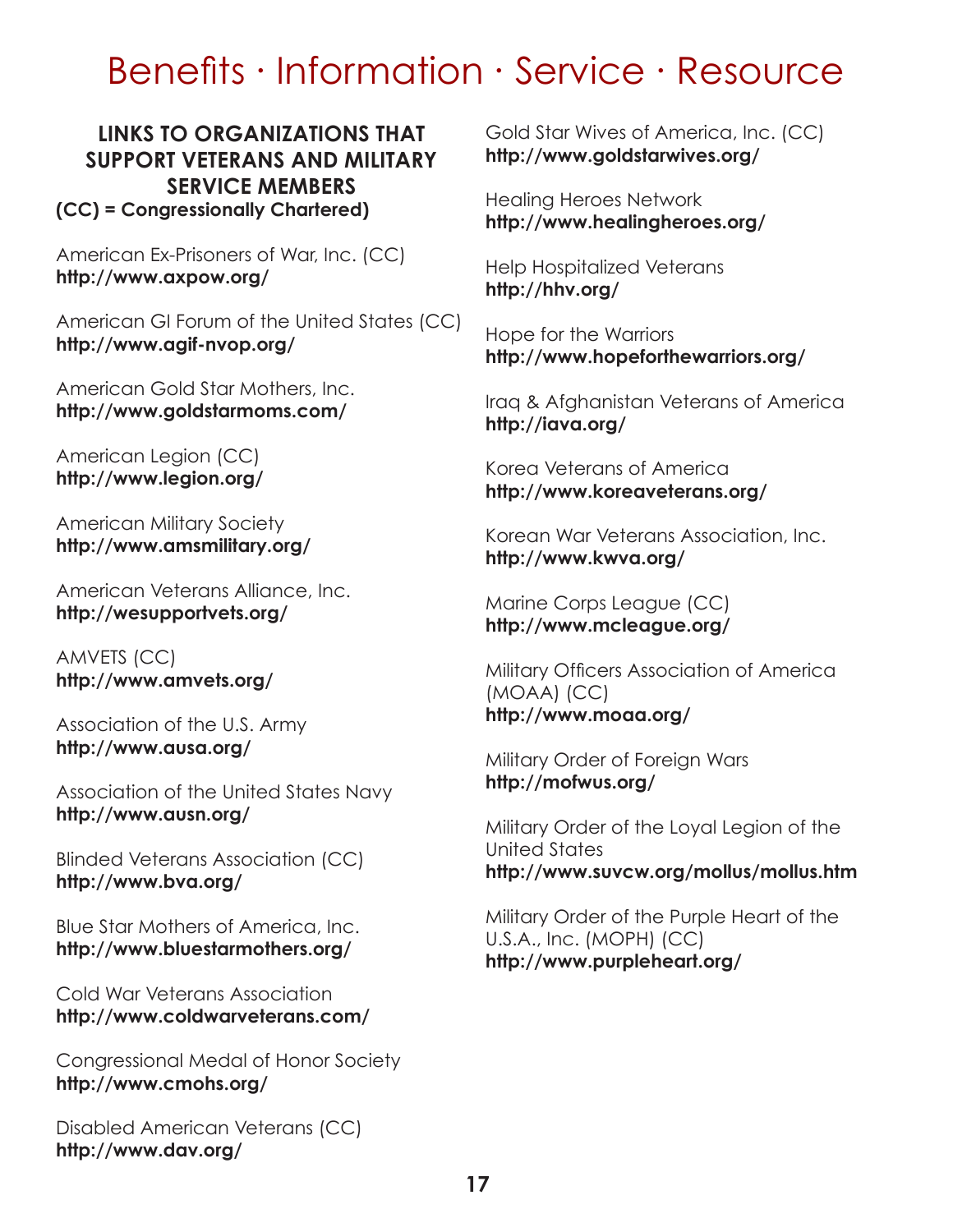National Association of American Veterans, Inc.

**http://www.naavets.org/**

National Military Family Association **http://www.militaryfamily.org/**

National Veterans Foundation **http://nvf.org/**

National Veterans Legal Services Program (CC) **http://www.nvlsp.org/**

National Veterans Organization of America, (NVOA) (CC) **http://www.nvo.org/** or **https://uniteus.com/groups/nationalveterans-organization-of-america-nvoa**

National Women Veterans of America **http://www.wvanational.org/ \** Navy League of the United States **http://navyleague.org/**

Navy Mutual Aid Association (CC) **https://www.navymutual.org/**

New Battlefront Foundation **http://www.newbattlefront.org/**

Non Commissioned Officers Association of the U.S.A (CC) **http://www.ncoausa.org/**

Operation Sacred Trust **http://www.411veterans.com/**

Paralyzed Veterans of America (CC) **http://www.pva.org/**

Pearl Harbor Survivors Association **http://www.pearlharborsurvivorsonline.org/** Student Veterans of America **http://www.studentveterans.org/**

United States Merchant Marine Veterans of World War II **http://www.usmm.org/usmmv.html**

United States Navy Veterans Association **http://navyvets.tripod.com/**

United States Submarine Veterans Inc. **https://www.ussvi.org/home.asp**

Veterans and Military Families for Progress **http://www.vmfp.org/**

Veterans Assistance Foundation, Inc. **http://vafvets.org/**

Veterans for America **http://www.veteransforamerica.us/**

Veterans of Foreign Wars of the United States (CC) **http://www.vfw.org/**

Veterans of Modern Warfare, Inc. **http://vmwusa.org/**

Vietnam Veterans of America (CC) **http://www.vva.org/**

Warrior Gate Way Network **http://www.warriorgateway.org/**

WAVES National **http://www.womenofthewaves.com/ wavesnational/**